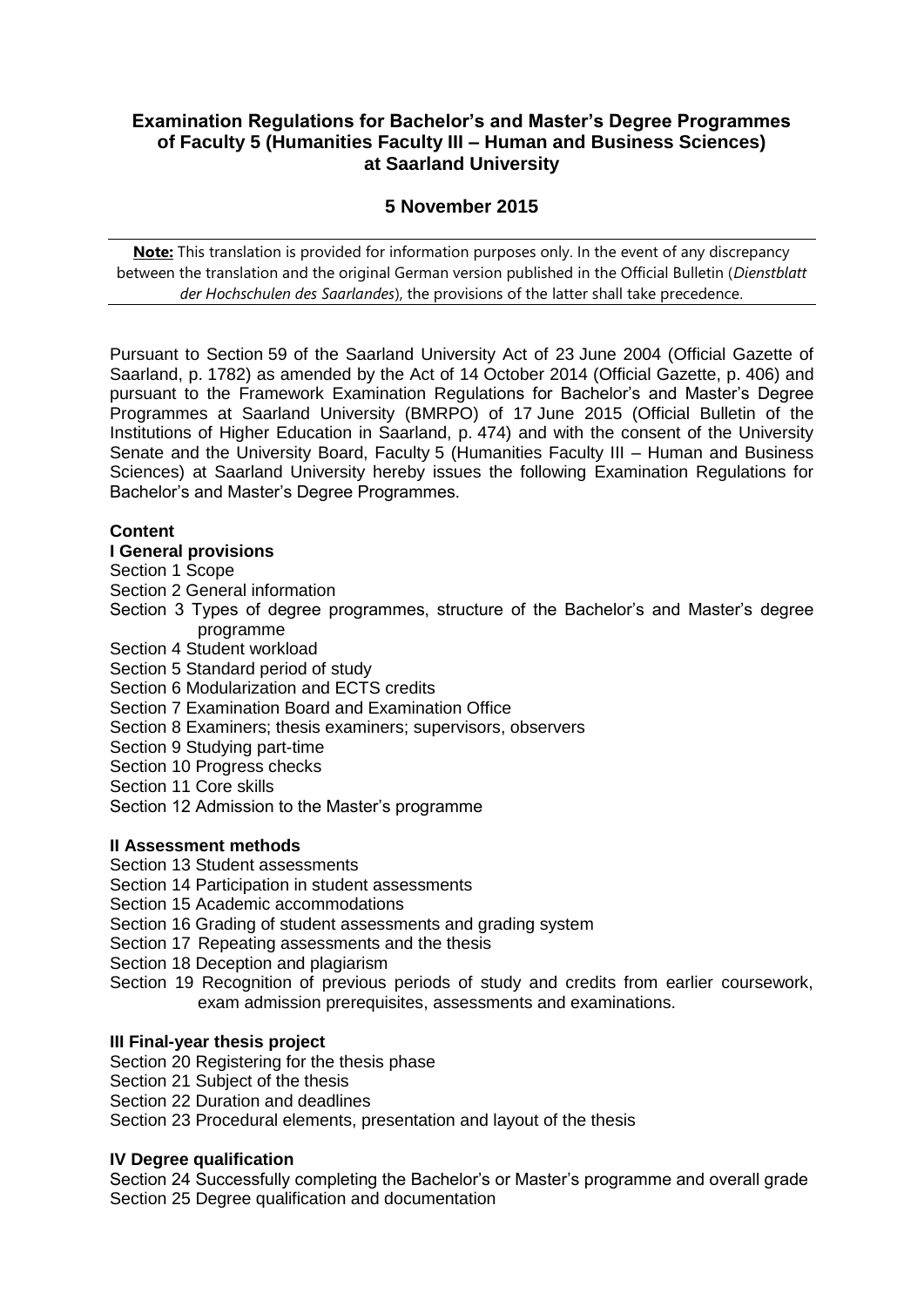#### **V Final provisions**  Section 26 Commencement Appendix 1 List of subject areas Appendix 2 Subject-specific examination regulations

# **I General provisions**

### **Section 1 Scope**

These examination regulations apply to single-subject and dual-subject Bachelor's and Master's degree programmes of Faculty 5 (Humanities Faculty III – Human and Business Sciences) at Saarland University. The faculty may issue separate examination regulations and study regulations for single-subject degree programmes. The faculty may issue separate examination regulations and study regulations for joint degree programmes with other higher education institutions. Separate examination regulations and study regulations are issued for degree programmes resulting in a teacher training qualification.

### **Section 2 General information**

(1) Faculty 5 (Humanities Faculty III – Human and Business Sciences) at Saarland University shall confer the following degrees on students who successfully complete the study programme in accordance with the assessment and examination procedures set out in these examination regulations including the subject-specific examination regulations (Appendix 2):

- Bachelor of Arts (B.A.) or
- Bachelor of Science (B.Sc.)

or respectively

- Master of Arts (M.A.) or
- Master of Science (M.Sc.)

Further details are set out in the subject-specific examination regulations (Appendix 2).

(2) The goal of the Bachelor's degree programme is to enable students to develop the ability to work on both theory-driven aspects and practical applications of the subject and to acquire an understanding of the fundamental concepts and methodologies used. The Bachelor's degree is the first higher education degree recognized as a professional qualification in Germany. A Bachelor's degree programme of Faculty 5 (Humanities Faculty III – Human and Business Sciences) concludes with the final assessment phase if the subject-specific examination regulations (Appendix 2) have been fulfilled.

(3) The goal of the Master's degree programme is to impart to students the methods and techniques used in scientific research as well as a deeper understanding of the principles of the subject and a more detailed knowledge of key research results in the chosen subject. In the respective subject-specific examination regulations (Appendix 2), Master's degree programmes are classified as 'more applications-oriented profile' or 'more research-oriented profile'. A single-subject or dual-subject Master's degree programme of Faculty 5 (Humanities Faculty III – Human and Business Sciences) concludes with the final assessment phase if the subject-specific examination regulations (Appendix 2) have been fulfilled. In the dual-subject Master's degree programme, the profile of the main subject determines the profile of the Master's degree programme.

(4) The degree programme can be studied either full-time or part-time (cf. Section 9). All semesters can be studied on a part-time basis. Apart from in exceptional cases and where reasonable grounds exist, the semester in which the Bachelor's or Master's thesis is written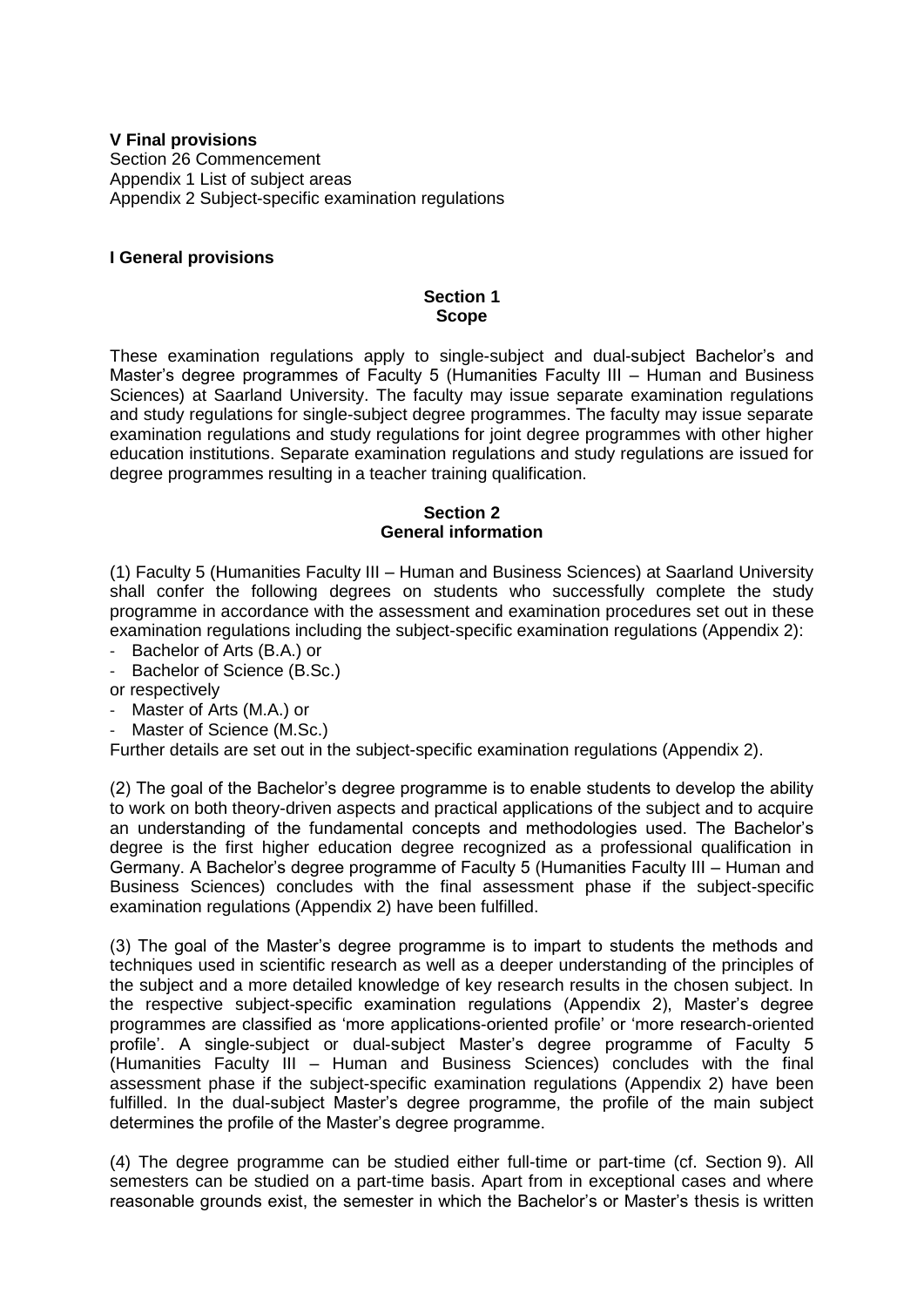can only be completed on a part-time basis by students who studied part-time in the preceding semester.

(5) The examination regulations consist of a general section and subject-specific examination regulations. Examination-relevant details regarding the content and structure of a degree programme are governed by the subject-specific examination regulations in Appendix 2 of these regulations and in the programme-specific study regulations, which describe the structure of the study programme, the mandatory modules, mandatory elective modules and elective modules.

(6) All provisions in the examination regulations apply equally to full-time and part-time study.

(7) Students may only participate in student assessments and may only undertake the Bachelor's or Master's thesis if they are properly enrolled in the degree programme and for the respective subject combination. In exceptional cases and where reasonable grounds exist, a student may apply to the Examination Board for exemption from this requirement. The application may be submitted irrespective of the applicant's enrolment status.

#### **Section 3**

## **Types of degree programmes, structure of the Bachelor's and Master's degree programme**

(1) A Bachelor's or Master's degree programme in accordance with these regulations can be structured into the following types of degree programme (variants) if subject-specific examination regulations (Appendix 2) have been issued to this effect:

Variant 1: Single-subject degree programme

This type of degree programme is based on studying a core subject which is listed in the overview of subjects (Appendix 1). An integrated subsidiary subject may be selected.

Variant 2: Dual-subject Bachelor's degree programme or dual-subject Master's degree programme

This type of degree programme involves the combined study of two differently weighted subjects – (extended) main and subsidiary subject – with a thesis to be written in the main subject area, providing these subjects are accordingly listed in the overview of subjects (Appendix 1). Restrictions on possible combinations are set out in the subject-specific examination regulations (Appendix 2) of the main subject where applicable.

Modules of combined subjects should not be duplicated between subject areas. Where modules are duplicated, the module can only be counted towards the study programme once. If main subject modules are duplicated, academic credits will only be earned in the main subject. If modules in the chosen subjects are duplicated, the student shall agree equivalent academic credits to be completed as part of their study programme following consultation with the programme adviser or examination board.

(2) Core subjects and main subjects can only be selected from the subjects of Faculty 5 (Humanities Faculty III – Human and Business Sciences) if they are listed in Appendix 1 of these regulations.

(3) Subsidiary subjects and supplementary subjects are listed in Appendix 1 of these regulations.

(4) Candidates may submit a request to take subsidiary and supplementary subjects that are not listed in Appendix 1 of these regulations or the subject-specific examination regulations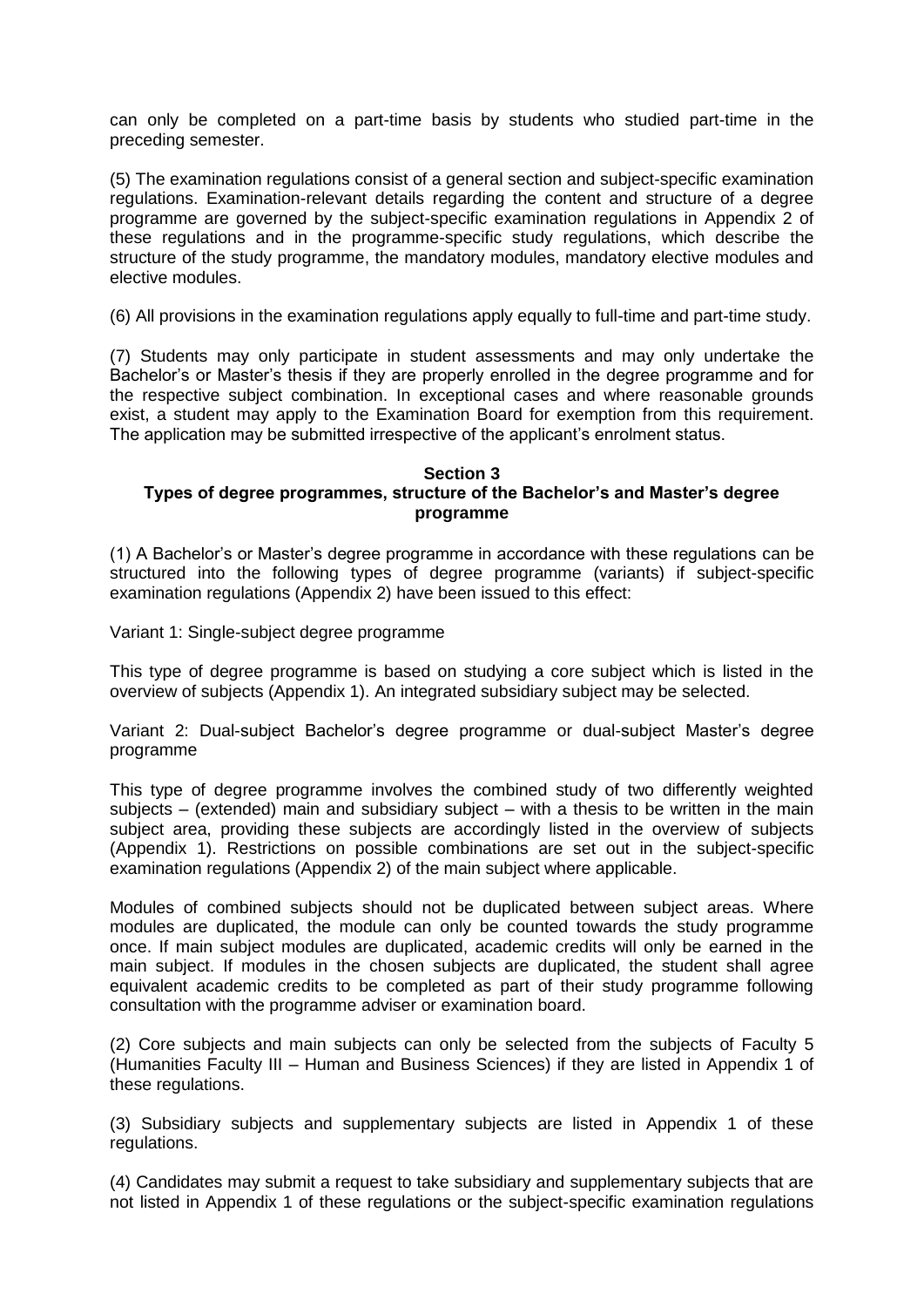(Appendix 2) of the main subject. This request must be submitted before starting the degree programme. The examination board shall decide on whether to approve the request, if necessary with the consent of the faculty.

#### **Section 4 Student workload**

(1) For a Bachelor's degree programme with a standard period of study of 6 semesters, the programme-specific study regulations and performance requirements are based on the following workloads (ECTS credits):

Variant 1: 6-semester single-subject Bachelor's degree programme

The degree programme comprises 180 credits. Of that total, 6 to 12 credits are awarded for the Bachelor's thesis. Further details are set out in the subject-specific examination regulations (Appendix 2).

Variant 2: 6-semester dual-subject Bachelor's degree programme with combined main subject and subsidiary subject

The degree programme comprises 180 credits. Of that total, 83 credits are awarded for the main subject, 63 credits for the subsidiary subject, 24 credits for the supplementary subject or supplementary career-orientation modules (Optionalbereich) and 10 credits for the Bachelor's thesis in the main subject.

(2) For a Master's degree programme with a standard period of study of 4 semesters, the programme-specific study regulations and performance requirements are based on the following workloads:

Variant 1: 4-semester single-subject Master's degree

The degree programme comprises 120 credits. Of that total, 15 to 30 credits are awarded for the Master's thesis. Further details are set out in the subject-specific examination regulations (Appendix 2).

Variant 2: 4-semester dual-subject Master's degree programme with combined (extended) main subject and subsidiary subject

The degree programme comprises 120 credits. Of that total, 71 credits are awarded for the main subject, 27 credits for the subsidiary subject and 22 credits for the Master's thesis in the main subject.

(3) The programme-specific study regulations and the associated study plan shall be structured to ensure that for a full-time student the workload is distributed evenly throughout the degree programme so that students can acquire approximately 60 credits in each year of the programme.

(4) The type and scope of the proposed student assessments shall be such that students can complete the programme of study within the standard period of study. As a rule, students taking a course or module shall be offered two dates for academic assessment or examination within the academic year in which the relevant module or course took place, provided that this is compatible with the type of module or course being taken. Furthermore, the degree programmes shall be structured so that they offer periods in which students may study at other universities or acquire relevant external practical work experience, in particular abroad, without extending the length of time a student spends on the programme.

(5) The programme-specific study regulations may specify compulsory regular attendance at those taught courses in which regular personal participation is necessary in order to achieve the objectives of the module or course (e.g. seminars, practical skills classes).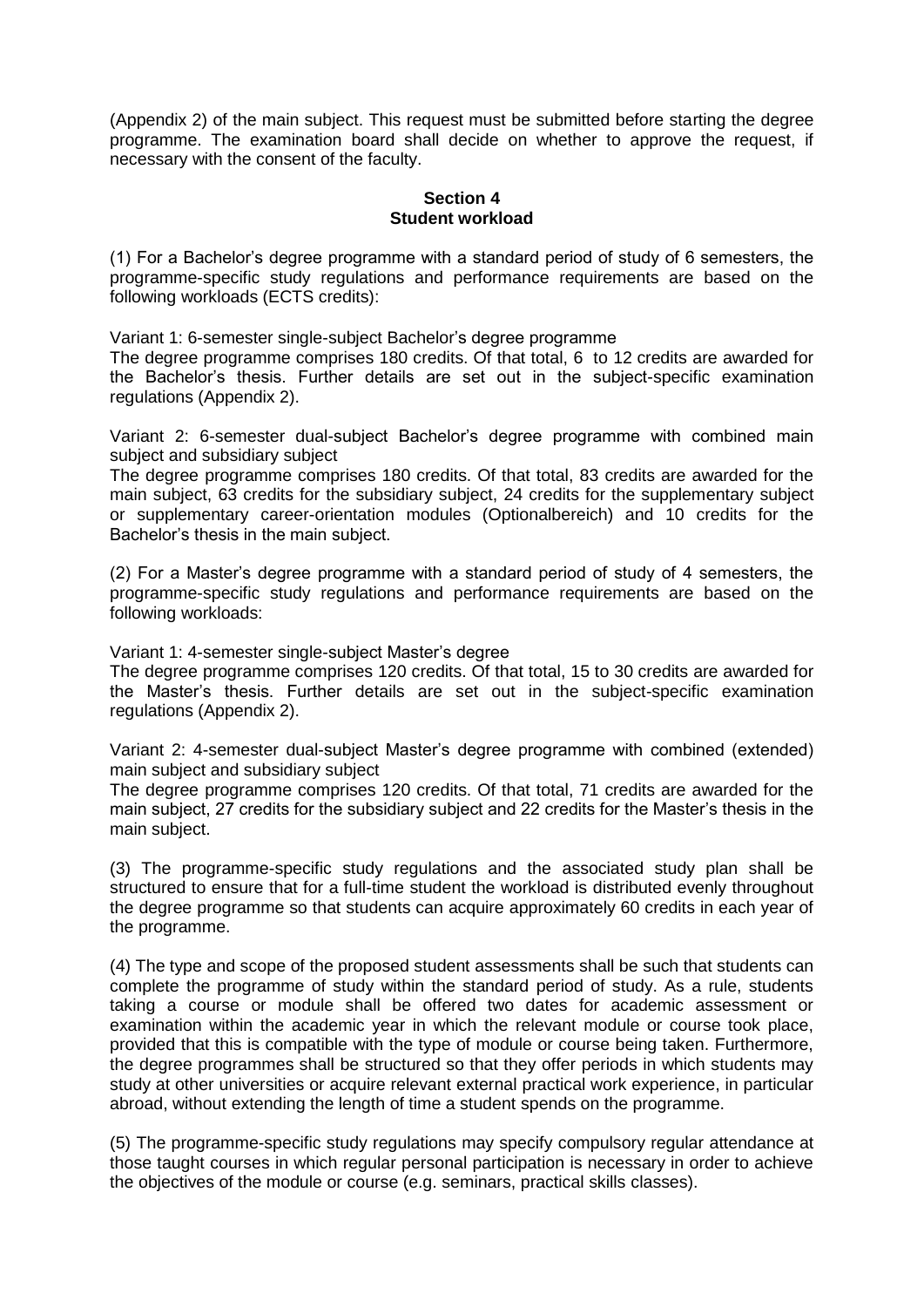## **Section 5 Standard period of study**

(1) The standard period of full-time study for the Bachelor's degree programme is six semesters, which includes the time taken to complete the final academic assessment phase. The standard period of part-time study is twelve semesters, which includes the time taken to complete the final academic assessment phase. Normally, students should study full-time in the semester in which the Bachelor's thesis is written unless they were studying part-time in the previous semester. Exceptions may be granted where reasonable grounds exist. If students complete some of their Bachelor's degree programme in part-time study, this will be taken into account when calculating the standard period of study. The final result will be rounded up to the next whole semester.

(2) The standard period of full-time study for the single-subject or dual-subject Master's degree programme is four semesters, which includes the time taken to complete the final academic assessment phase. The standard period of part-time study is eight semesters, which includes the time taken to complete the final academic assessment phase. Normally, students should study full-time in the semester in which the Master's thesis is written unless they were studying part-time in the previous semester. Exceptions may be granted where reasonable grounds exist. If students complete some of their Master's degree programme in part-time study, this will be taken into account when calculating the standard period of study. The final result will be rounded up to the next whole semester.

(3) Semesters in which a student was granted leave of absence from the programme shall not be added to the standard period of study.

(4) The Examination Board shall, on request, take account of statutory periods of maternal leave, periods of parental leave and family care obligations (particularly caring for one or more children or adolescents or supporting family members with care needs) as well as the special needs of students with disabilities.

(5) The programme-specific study regulations shall state the semester (standard period of study) by which each module or module element should be completed in order to stay within the standard period of study, as far as this is relevant for the rules regarding failed first attempts.

### **Section 6 Modularization and ECTS credits**

(1) Modularization is understood to mean the pooling of subject matter on a particular topic or area of interest to create an academic unit ('module') that is taught over a specified period of time. Students taking a module are assessed or examined on the content and, on passing, are awarded ECTS credits (often referred to in Germany as 'credit points' or 'CP'). A module typically comprises several courses (module elements) of related content that are taught in a single semester or in two consecutive semesters and that conclude with academic assessments or examinations (usually a single end-of-module examination). The outcome of these assessments or examinations are the basis on which credits are awarded. As a rule, the workload associated with a module should correspond to at least five ECTS credits.

(2) The successful completion of a programme module is documented by recording the credits awarded. Student workload is calculated on the basis that one credit is awarded for 30 hours of study. This base value shall be specified when documenting a student's academic assessments and examinations.

(3) As a rule, credits are awarded when a student successfully completes an academic assessment or examination, in some cases for exam admission prerequisites. In the case of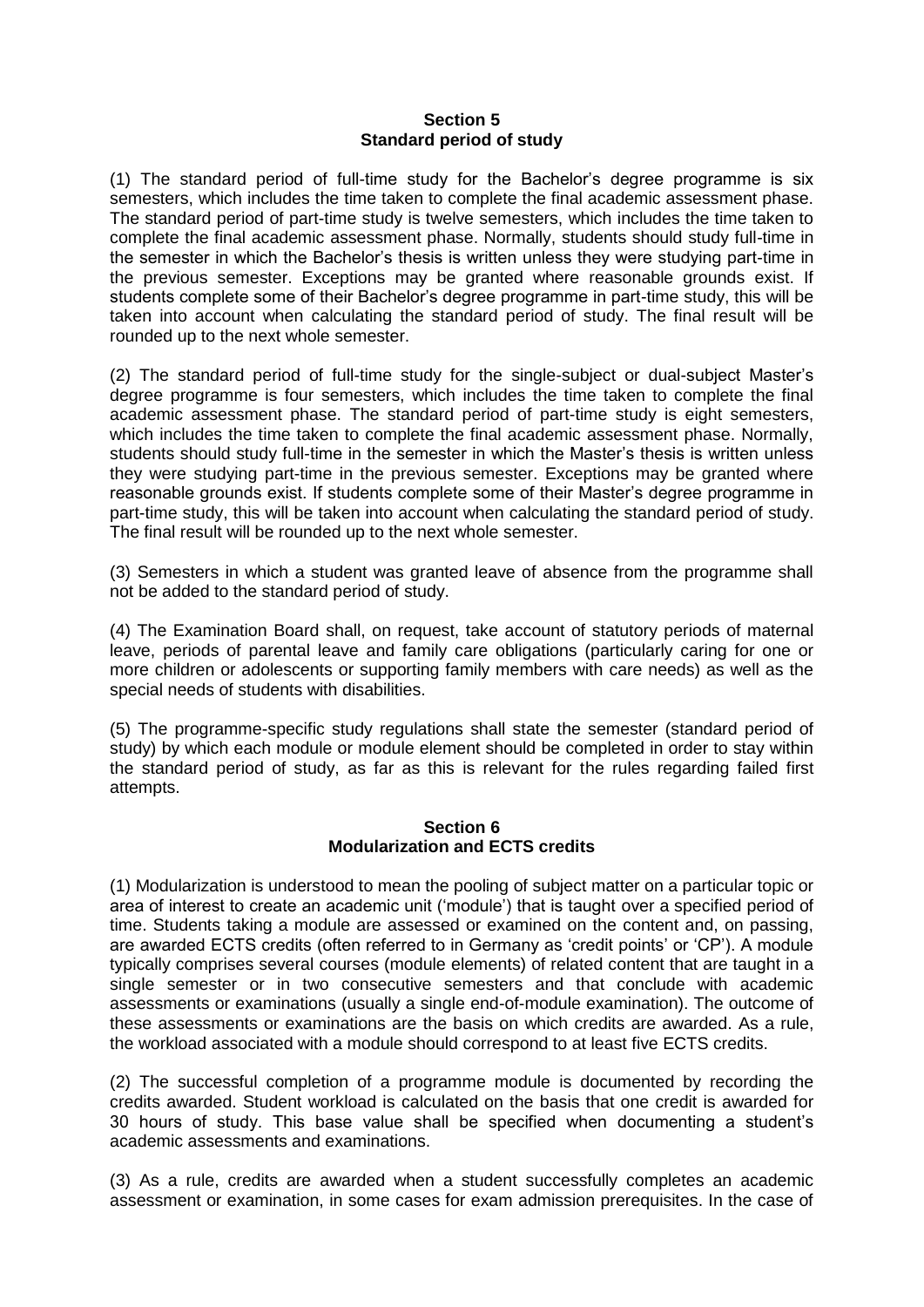final-year theses, written assignments, practical assignments, self-directed study and excursions, credits are awarded according to the student workload (including preparatory and follow-up work).

(4) Modules and (associated) module elements are described in the programme-specific study regulations. Each module (and module element) will be listed together with the corresponding number of credit hours per week and/or the overall time requirements and the student workload expressed in credits. Information shall also be provided about the type of assessment or examination associated with a specific module and whether the award of academic credits for a module depends on the successful completion of assessments or examinations in one or more module elements. Details shall also be provided about how often each module element is offered.

(5) A student who completes a module or module element shall be awarded either an ungraded 'pass' or a grade determined in accordance with the grading system set out in Section 16. The programme-specific study regulations shall state whether an assessment or examination is graded.

(6) Credits can only be acquired if the student workload is equivalent to at least one ECTS credit and the module or module element concludes with a graded or ungraded assessment or examination. Modules that comprise several module elements shall be deemed to have been completed only if all of the component module elements have been completed.

(7) Assessments and examinations associated with modules or module elements serve to determine whether students have achieved the learning outcomes of the respective module or module element. The assessments and examinations that students are required to complete shall take place throughout the Bachelor's and Master's degree programme. An assessment or examination may be divided into several parts. More detailed provisions are set out in the programme-specific study regulations.

(8) As each module element is itself part of a module, it is uniquely associated with an endof-module examination, unless it has its own specific assessment.

(9) The ECTS credits earned will be documented on the course certificate or transcript issued for the relevant modules or module elements. The credits that can be earned for an academic module composed of several module elements are calculated as the sum of the credits from the individual component module elements.

(10) An academic record shall be kept for each student that shall be updated by recording the number of ECTS credits earned by that student each semester through academic assessment and examination. Credits for academic coursework, assessments and examinations and exam admission prerequisites that were awarded elsewhere and have been deemed transferable (e.g. credits from a distance-learning or study-abroad programme) will also be included in the academic record. Course credits can also be taken into account even if they are in excess of the minimum total number of credits required for a degree programme.

### **Section 7 Examination Board and Examination Office**

(1) Pursuant to Section 23(1) of the Saarland University Act, Faculty 5 (Humanities Faculty III – Human and Business Sciences) at Saarland University shall establish an Examination Board that shall administer the assessments and examinations for each degree programme. The Examination Board shall receive organizational support from an Examinations Office.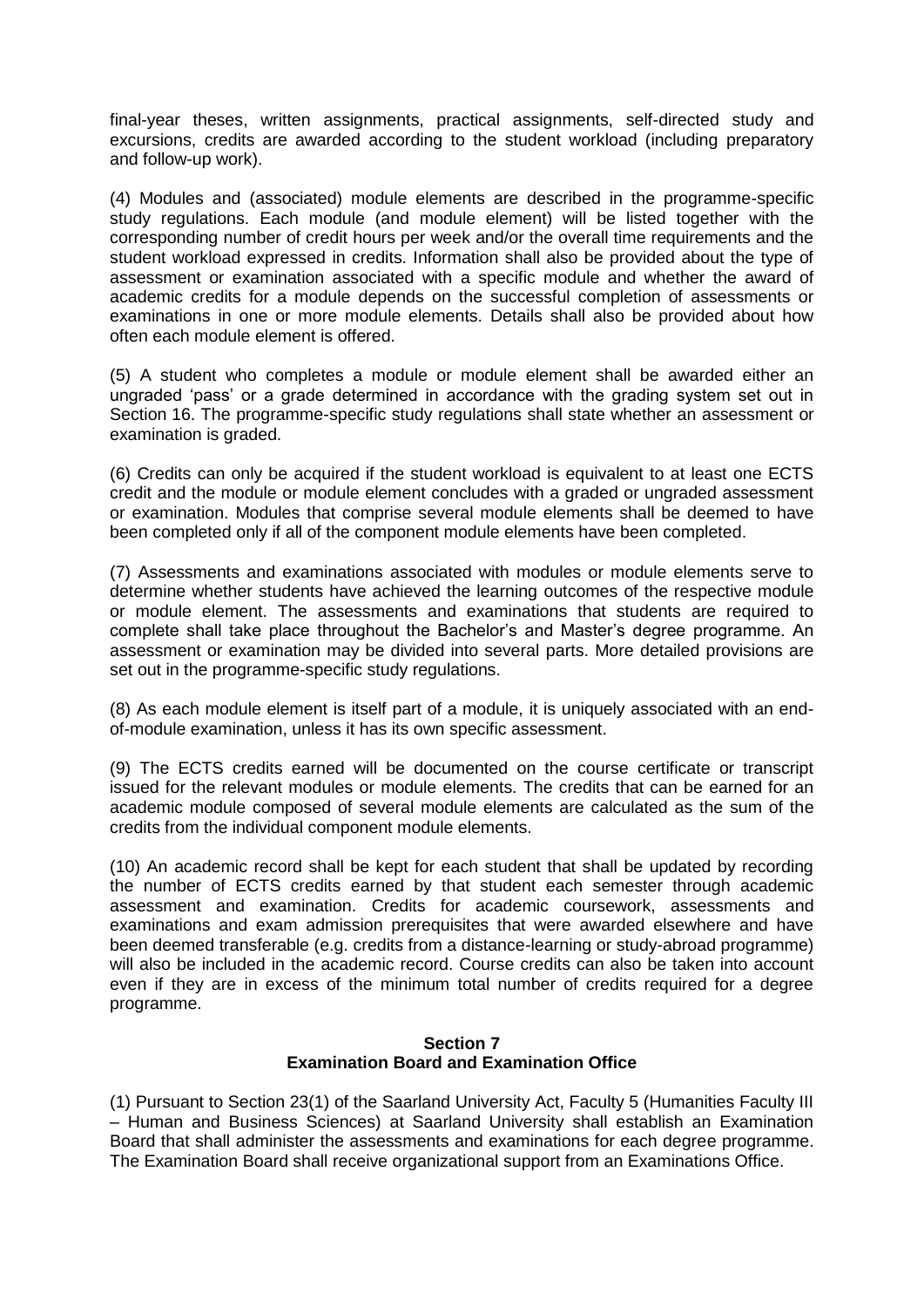(2) Each Examination Board shall comprise:

- 1. three representatives from the group of professorial staff in the faculty
- 2. one representative from the group of mid-level teaching staff within the faculty and
- 3. one representative, who shall have limited voting rights, from the group of students in the faculty

If questions regarding decisions on the grading of examinations and assessments of the Bachelor's or Master's degree arise, the member from the group of students shall only have an advisory vote on the Examination Board unless said member is appropriately qualified.

Each member of the Examination Board shall have a deputy who represents them in their absence. The members of the Examination Board defined in items 1 to 3 above and their deputies are elected for a term of up to two years by the responsible Faculty Council after being nominated by the relevant member groups within the faculty. Members may be reelected at the end of their term. If a member or deputy member of the Board withdraws before the end of their term, a replacement shall be selected for the remainder of the term. Deputy members and replacement members may be re-elected at the end of their term.

(3) The Examination Board shall appoint a Chair and Deputy Chair from the members of the Board specified in items 1 and 2 of Paragraph 2 above.

(4) The Examination Board shall be quorate when its members have been duly notified and a majority of voting members is present. Decisions of the Board shall be made by a simple majority of the voting members in attendance. In the event of a tie, the Chair shall have the casting vote.

(5) The members and deputy members of the Examination Board are obliged to maintain confidentiality in accordance with Section 17(2) of the Fundamental Principles and Rules Governing Saarland University (Grundordnung der Universität des Saarlandes).

(6) The Examination Board shall

- 1. decide on (i) applications to register for student assessments and (ii) applications to register for the final assessment phase of the Bachelor's or Master's degree programme (Bachelor's or Master's thesis)
- 2. decide on requests for exemption from registration requirements
- 3. decide on whether to accept student assessments in a form other than that normally prescribed
- 4. decide on requests to extend the time frame for a student's progress check
- 5. appoint the examiner (thesis examiner) and the second examiner and the supervisor for the thesis
- 6. decide on requests to extend the completion period for the thesis
- 7. decide on requests regarding the language used for student assessments
- 8. consult with the relevant members from the group of professorial staff (pursuant to per Section 13(1), item 1 Saarland University Act) with respect to recognizing academic coursework, assessments and examinations, and exam admission prerequisites if applicable
- 9. appoint, if necessary, a third thesis examiner for the thesis
- 10. determine the grade to be awarded for the thesis
- 11. decide on whether exceptional circumstances apply for a student requesting academic assessment during voluntary leave to study abroad in accordance with Section 9(6) of the Regulations Governing Student Enrolment at Saarland University (*Immatrikulationsordnung*)
- 12. decide on requests for statutory periods of maternity leave, periods of parental leave and family care obligations (particularly caring for one or more children or adolescents or supporting family members with care needs) and on requests relating to the special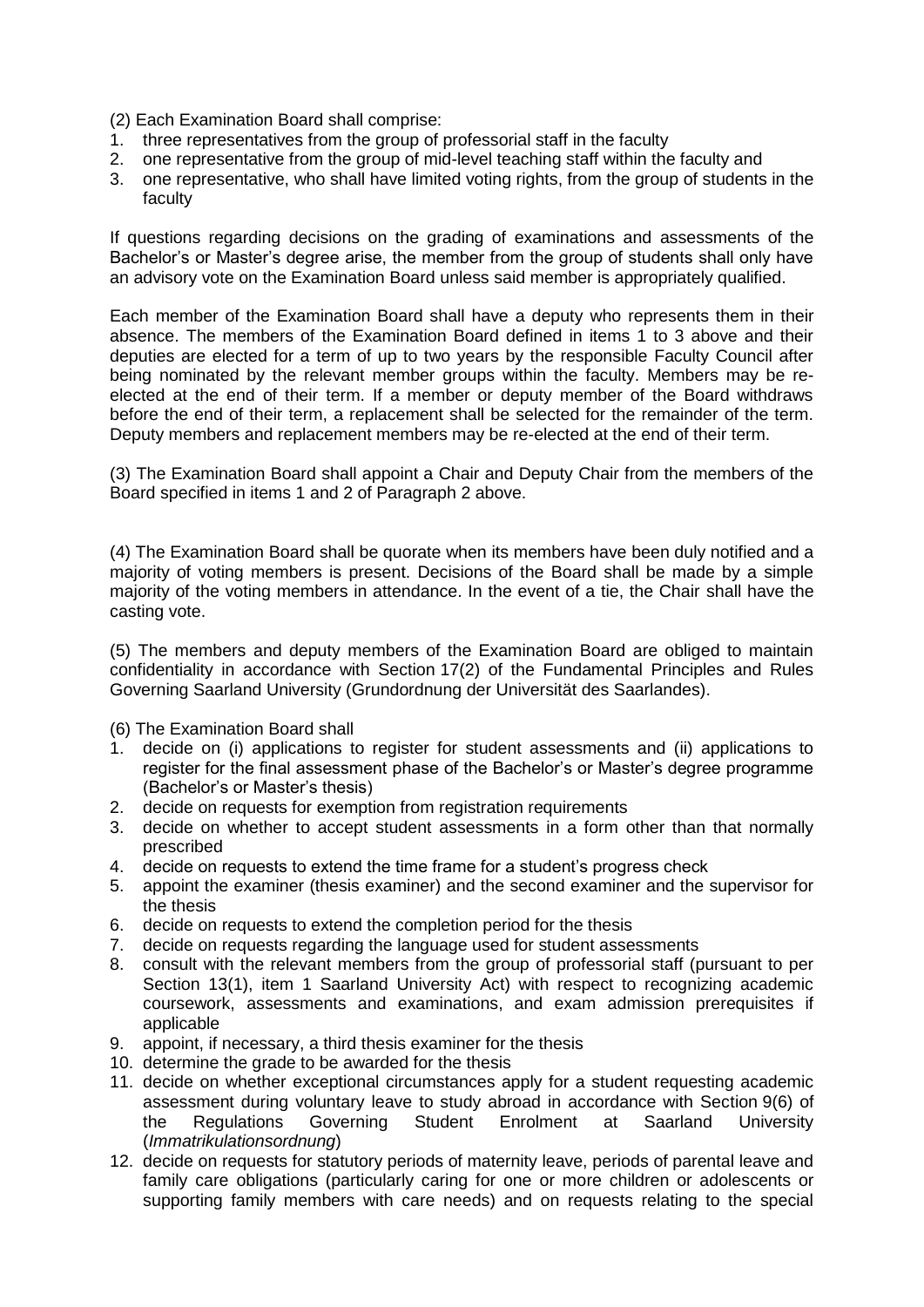needs of students with disabilities

- 13. decide on whether to annul the results of examinations and to terminate the assessment or examination procedure; review decisions regarding the grading of academic assessments or examinations if these have been influenced by student deception; and review decisions to exclude a student from an academic assessment or examination
- 14. decide on applications seeking approval for a third repeat assessment
- 15. decide on objections raised by a candidate with regard to the grading of academic coursework, exam admission prerequisites, assessments or examinations.
- 16. decide on any subsequent correction of academic grades and on whether to invalidate the final assessment phase of the Bachelor's or Master's degree programme
- 17. decide on applications for admission to the Master's degree programme.

(7) The duties set out in Paragraph (6), items 1 to 12 above shall be carried out on behalf of the Examination Board by the Chair of the Board. If a decision previously made by the Chair is contested either by a candidate or by a member of the Examination Board, the decision shall be taken by the Examination Board; in the case of objections regarding the grading of individual assessments or examinations, decisions shall be made on the basis of statements to be obtained from the examiners responsible for proposing the original grade.

#### **Section 8 Examiners; thesis examiners; supervisors, observers**

(1) Thesis examiners and supervisors may be appointed from the group of professorial staff, emeritus or retired professors, honorary professors, senior academics qualified to professorial level and independent professors on special contracts.

(2) After consultation with professors in the relevant subject area, the Examination Board may in special cases also appoint examiners from the group of mid-level research/teaching staff, members of the part-time external teaching staff who teach in the relevant subject area or who belong to an external research organizations as defined in Section 25(6) of the Saarland University Act and other qualified and experienced professionals working in the relevant field.

(3) Former faculty members who left the faculty no more than five years ago and who no longer work at Saarland University may, with their consent, be appointed as thesis examiners. Honorary professors, senior academics qualified to professorial level, professors on special contracts who no longer have teaching duties and temporary professors who have taught for more than two semesters, may, with their consent, be appointed by the Examination Board during a period of two years after leaving the faculty.

(4) The examiners who conduct the assessments or examinations associated with specific modules or module elements are the members of academic staff who teach those modules or module elements.

(5) The observer at an oral examination, as specified in Section 13(7) below, shall be a member of the university with an academic qualification relevant to the subject matter of the examination.

(6) Academic assessments and examinations may only be evaluated by persons with at least the same qualification or an equivalent qualification to that being examined or assessed.

# **Section 9 Studying part-time**

(1) Students and prospective students may be enrolled at the university as part-time students if they are only able to study for at least 50% and no more than 60% of their available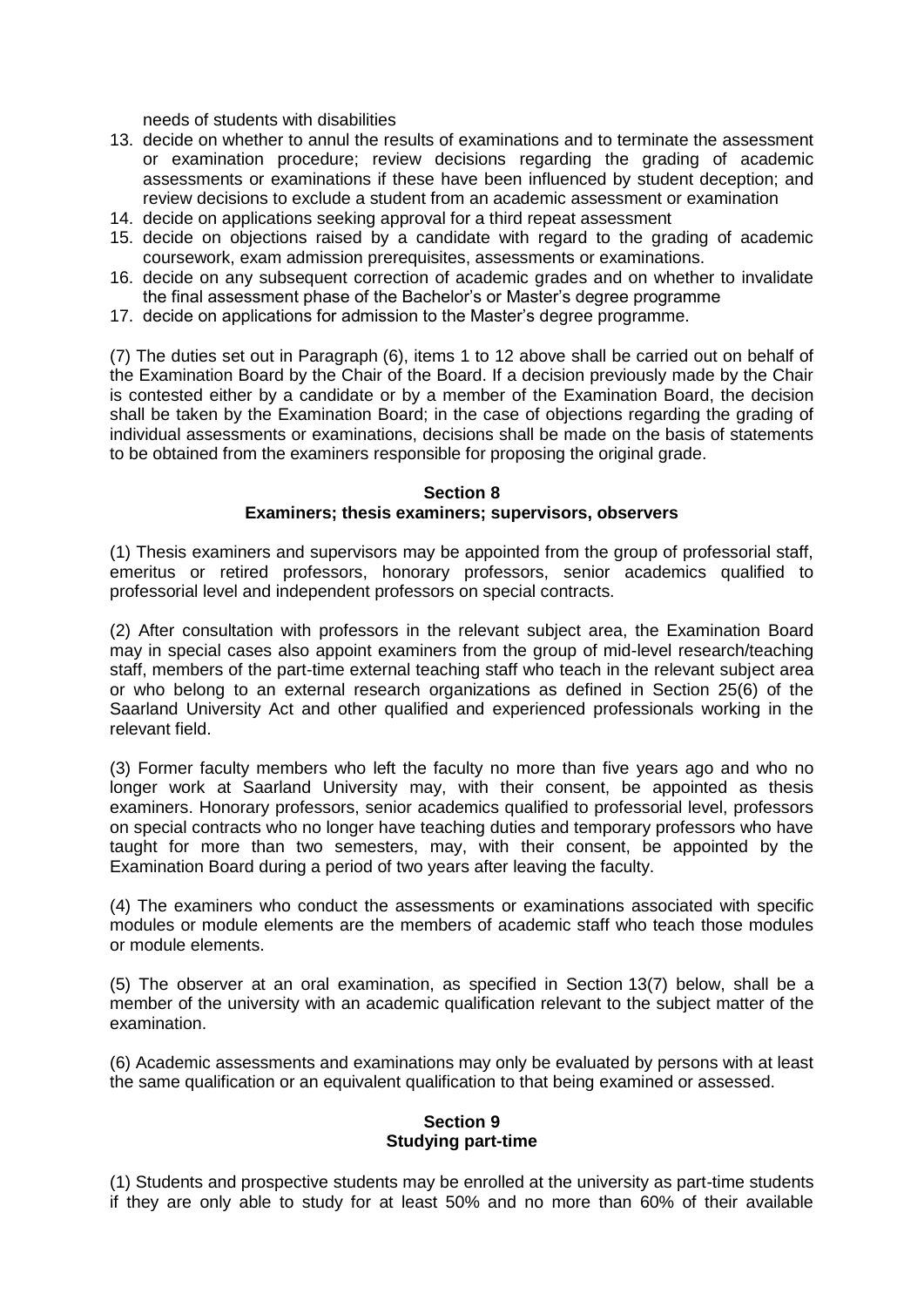working hours due to employment obligations, pregnancy, maternity leave, caring for one or more children or adolescents, supporting family members with care needs, or for some other important reason.

(2) If the volume of academic work undertaken by a part-time student in one semester exceeds 60% of the academic credits (as a rule 18 ECTS credits) associated with full-time study, that semester shall be treated as if the student were studying full-time. If the volume of work completed by a student only marginally exceeds the limit for part-time study, the student may apply to offset the excess volume against a reduced workload in, for example, the latter part of the same academic year. Any such case will be considered on its individual merits. More detailed provisions are set out in the Regulations Governing Student Enrolment at Saarland University.

(3) Students should normally study full-time in the semester in which the thesis is written unless they were studying part-time in the previous semester. Exceptions may be granted where reasonable grounds exist. If the thesis is to be completed in part-time study, the time for completing the thesis shall be extended accordingly.

(4) Part-time study does not create any legal entitlement to the provision of special programme content, a modified curriculum or modified assessment and examination.

(5) No liability shall be accepted and no responsibility borne for any effects that part-time study may have on areas for which the faculties are not responsible, or that it may have on courses offered by external institutions. Students are obliged to contact the appropriate bodies in good time to ensure that they are familiar with information relevant in this regard.

(6) A student that remains as a part-time student shall be required to attend a study counselling interview every two semesters with the counselling or advisory service responsible for the student's programme of study or subject.

# **Section 10 Progress checks**

(1) Unless otherwise provided for in the subject-specific examination regulations (Appendix 2), a student studying full-time for a Bachelor's degree programme with a standard period of study of six semesters shall fulfil the following minimum academic progress requirements (in ECTS credits):

- after 2 semesters, a total of at least 18 credits
- after 4 semesters, a total of at least 60 credits
- after 6 semesters, a total of at least 105 credits
- after 9 semesters, a total of at least 165 credits

(2) Unless otherwise provided for in the subject-specific examination regulations (Appendix 2), a student studying full-time for a Master's degree programme with a standard period of study of four semesters shall fulfil the following minimum academic progress requirements:

- after 2 semesters, a total of at least 18 credits
- after 4 semesters, a total of at least 60 credits
- after 6 semesters, a total of at least 90 credits.

(3) If a student does not achieve the expected minimum academic progress by the end of a semester, they shall be notified in writing that they are at risk of failing to meet the academic requirements for the programme. The student shall be offered a study counselling interview.

(4) If in two consecutive semesters a student fails to achieve the minimum academic progress requirement expected of students at the end of the respective semesters, the student shall lose the right to be examined in the academic programme for which he or she is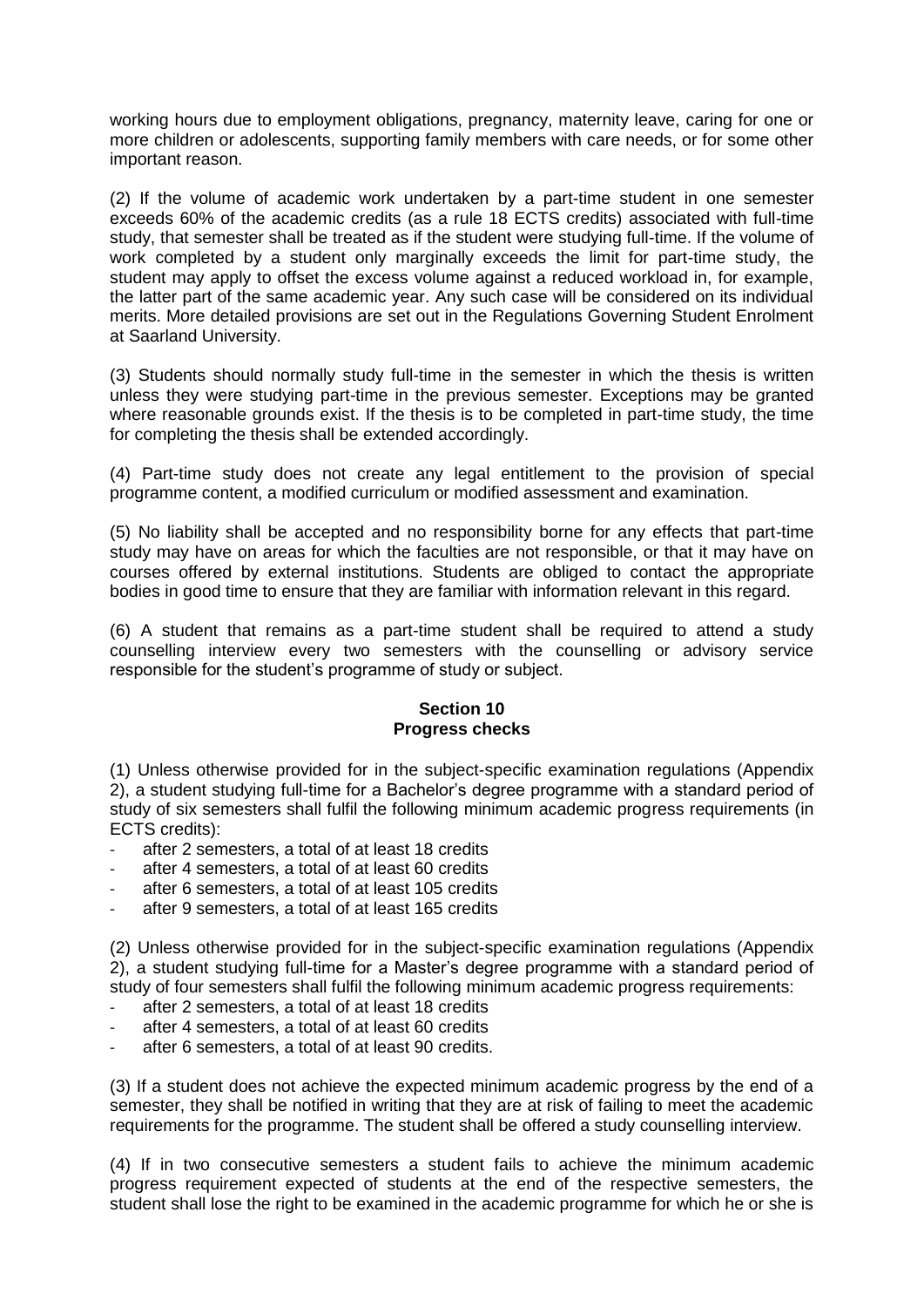enrolled. If this situation arises, the Examination Board shall notify the student in writing and shall include information on the candidate's right of appeal. Before any final decision is made by the Examination Board, the student shall be granted the opportunity to make representations about this matter to the Board.

(5) In exceptional cases and where reasonable grounds exist, the Examination Board may agree to a reasonable extension (typically one semester) of the timeframes set out in Paragraphs (1) and (2).

## **Section 11 Core skills**

(1) Faculty 5 (Humanities Faculty III – Human and Business Sciences) at Saarland University promotes the teaching, acquisition and recognition of core skills for students as a supplementary part of the degree programmes offered. The term 'core skills' is understood to mean those cross-disciplinary abilities, approaches and elements of knowledge that are potentially useful when solving problems and learning new skills in the broadest possible fields of application, such as developing and improving study and self-learning skills, teaching competence, research skills, world-of-work skills, and personal development and citizenship. As demonstrated by the examples referred to above, the acquisition of core skills is regarded as the acquisition of key methodological, social and personal skills.

(2) The subject-specific examination regulations (Appendix 2) and programme-specific study regulations may allow the relevant examination board to recognize the student's voluntary work and/or civic engagement at the student's request by awarding the applicant 3 ECTS credits, provided that the student can verify that during the study programme, they undertook at least two years of continuous unpaid voluntary activity in a recognized not-for-profit organization. The voluntary work and/or civic engagement activities performed by the student shall be confirmed by means of an official certificate from the not-for-profit organization that states the period during which the student was active and the hours worked, and that precisely describes the nature of the activity performed. Furthermore, the student is required to demonstrate convincingly the extent to which core skills have been acquired through the voluntary work performed.

(3) The subject-specific examination regulations (Appendix 2) may allow the relevant examination board to recognize official committee work or mentoring or tutoring activities by awarding up to 3 credits per subject (max. 6 credits per degree programme in the case of dual-subject degree programmes), based on the assumption that 1.5 credits are earned when the student carries out one hour of such work during each week of a semester. The student is required to demonstrate convincingly the extent to which core skills have been acquired through the official committee work or mentoring activities performed.

(4) Students who have acquired core skills through other work or activities at Saarland University or at another German or foreign university may apply to have this work recognized. In cases in which the core skills were acquired elsewhere than at Saarland University, Section 19(4) shall apply accordingly.

(5) More detailed provisions are set out in the programme-specific study regulations or are specified by the Examination Board.

### **Section 12 Admission to the Master's programme**

(1) Admission to the Master's programme is granted to particularly suitable applicants. Students seeking admission to a consecutive Master's degree programme shall have a Bachelor's degree or equivalent qualification. Admission shall also be dependent on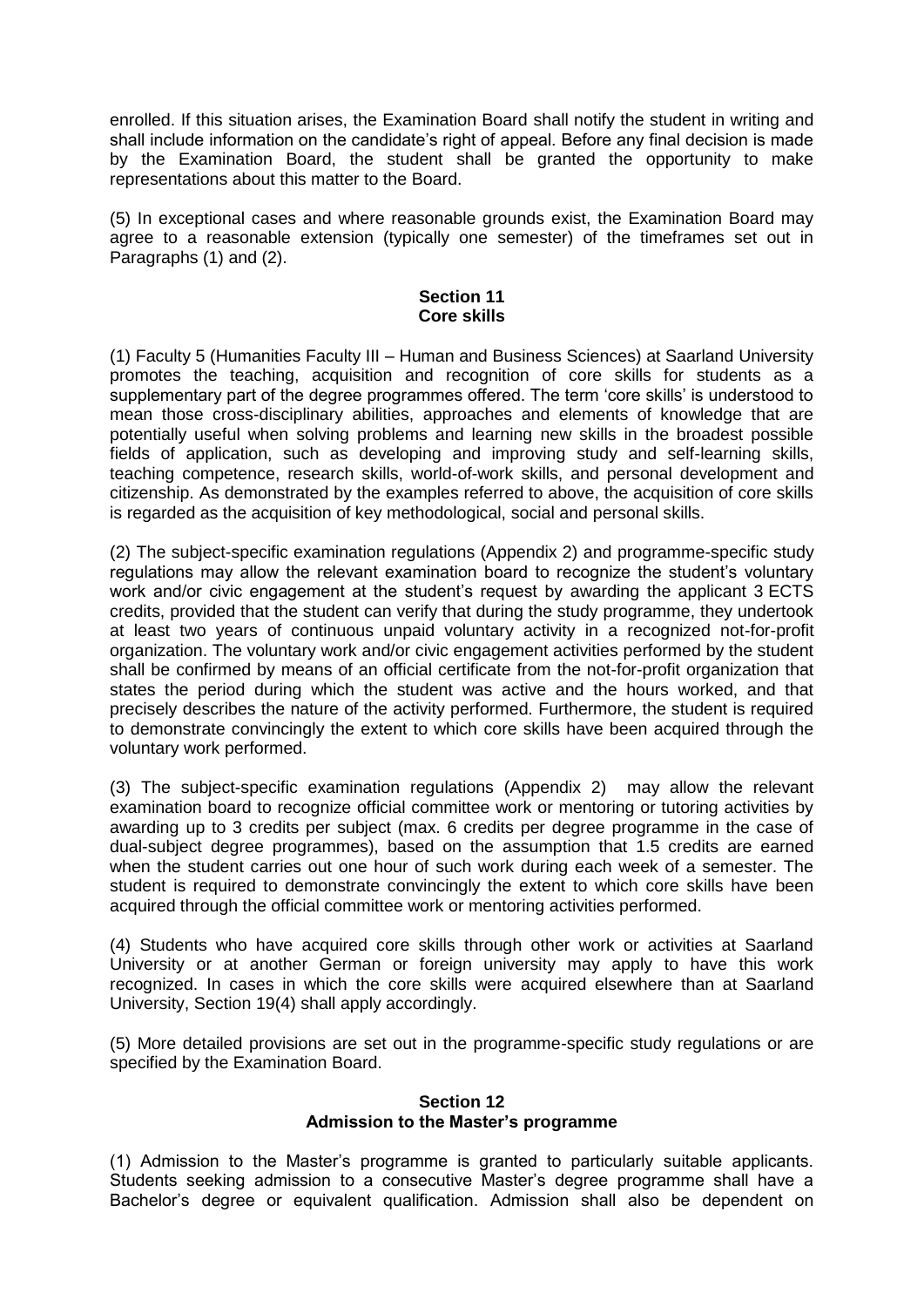successful completion of an aptitude test, or by providing proof that a certain average grade was achieved in the earlier degree, or by some other suitable means. Further details are set out in the subject-specific examination regulations (Appendix 2).

(2) An academic degree awarded by a German university, a recognized foreign university or an approved distance-learning institution will be accepted provided that there is no significant difference in the academic content of this external degree with that of the equivalent degree awarded by Saarland University.

(3) Applicants seeking admission to Master's degree programmes that offer more vocationally focused postgraduate training shall have a first university degree and relevant professional experience of typically not less than one year. Applicants who have acquired comparable skills to the Bachelor's degree by working in the professional field may be admitted to an advanced professional study programme by demonstrating in an aptitude test that their skills correspond with the first degree relevant for the degree programme to which they are applying. The skills which are to be demonstrated in the aptitude test are set out in the subject-specific examination regulations (Appendix 2). Representatives of the professional bodies shall be involved in the aptitude test.

(4) Applicants who do not yet have their Bachelor's degree examination certificate may apply for provisional admission to the Master's programme provided that by the start of the Master's programme they have successfully completed all of the examination and assessment requirements for the Bachelor's programme. In such cases, the Bachelor's degree certificate shall be submitted within no later than three months.

(5) If the formal requirements set out in Paragraph (1), Sentence 1 above are met, the curricular content of the applicant's first degree will be analysed on the basis of descriptions of the required academic content as laid out in the subject-specific examination regulations (Appendix 2) in order to verify that the applicant has the academic knowledge and skills needed to meet the requirements of the Master's degree programme particularly with respect to the programme's structure and areas of specialization.

(6) If the requirements of Paragraph 5 are not met, the student may be provisionally admitted to the relevant Master's degree programme on the condition that, within a period of time specified in the subject-specific examination regulations (Appendix 2), the student acquires the missing curricular content in a supplementary study programme. The procedure to be followed in such cases shall be determined in consultation with a departmental representative who is authorized to conduct examinations; the proposed procedure shall be recorded in writing.

(7) An applicant shall not be admitted to the Master's programme if the formal requirements have not been met.

(8) All admissions to the Master's programme shall be decided by the Examination Board. If there is some doubt regarding an application for admission, the relevant departmental representatives shall be consulted.

(9) The Examination Board shall inform the applicant in writing about whether the application has been rejected or accepted. If relevant, the applicant shall be notified of any conditions pertaining to provisional admission arrangements as defined in Paragraph 4.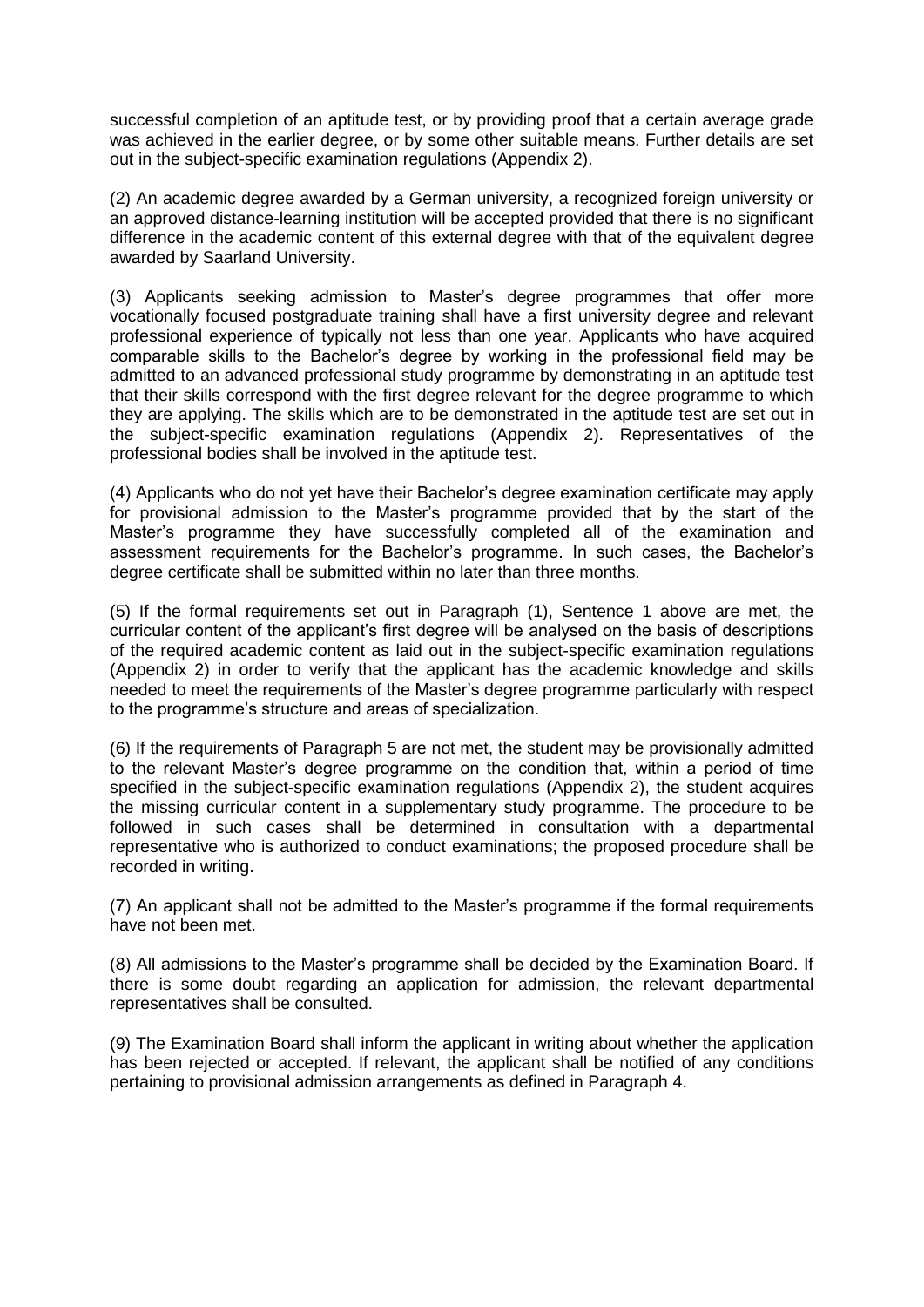#### **II Assessment methods**

### **Section 13 Student assessments**

(1) Student assessments are oral and/or written evaluations (including those in electronic form), some of which may be spread across a number of dates. In certain special cases, other forms of academic assessment may be specified by the Examination Board (e.g. evaluating artistic or sporting performance). The type and duration of a student assessment in a specific module or module element shall be announced at the beginning of that module or module element. If a combination of assessments is used, students shall be notified of the weighting of the respective parts.

(2) The purpose of student assessments is to demonstrate that students have achieved the learning objectives for a particular module or module element, that they have an understanding of the key aspects of the relevant subject matter and methodologies, and that they are able to apply the knowledge and skills acquired. Student assessments cover academic coursework, exam admission prerequisites, assessments and examinations.

(3) Academic coursework is completed during the programme and assessed, however a numerical grade is not given or, if given, is not included when determining the final grade awarded for completing the module. Whether and in which type of course or module academic coursework is required is specified in the programme-specific study regulations. The type and duration of required academic coursework shall be announced at the beginning of the respective course or module. Any such requirement shall take account of the overall stipulated student workload. Before a student can graduate, proof shall be provided that all required academic coursework has been completed successfully.

(4) Exam admission prerequisites are academic coursework that is also a registration requirement for the end-of-module examination/assessment or module element assessment/examination. If exam admission prerequisites are stipulated as an registration requirement for the end-of-module examination/assessment or module element assessment/examination, this shall be set out in the subject-specific examination regulations (Appendix 2).

(5) Each module includes an end-of-module assessment or examination that shall be held (for the first time) no later than the beginning of the following semester. Students who successfully complete the academic assessment or examination associated with a module shall be deemed to have met the learning objectives of that module and shall be awarded the corresponding number of ECTS credits. Students shall be notified at least three weeks in advance about the dates of academic assessments or examinations.

(6) Written examinations shall be invigilated by an examiner or by an authorized person for whom the examiner is responsible. As a rule, written examinations shall last at least 60 minutes and not more than 180 minutes. Further details are set out in the subject-specific examination regulations (Appendix 2). Written examinations shall be graded within four weeks.

(7) Oral examinations shall be conducted by two examiners or by one examiner and an observer who is familiar with the subject matter of the examination. As a rule, oral examinations shall last at least 15 minutes and not more than 60 minutes per examination candidate. If space allows, students studying in the same subject area or within the same degree programme may be permitted to attend the oral examination provided that the candidate being examined does not object. Permission to attend does not cover the examiners' discussions nor the announcement of the result. The examiner shall consult with the observer before deciding on the grade to be given. The main topics addressed in an oral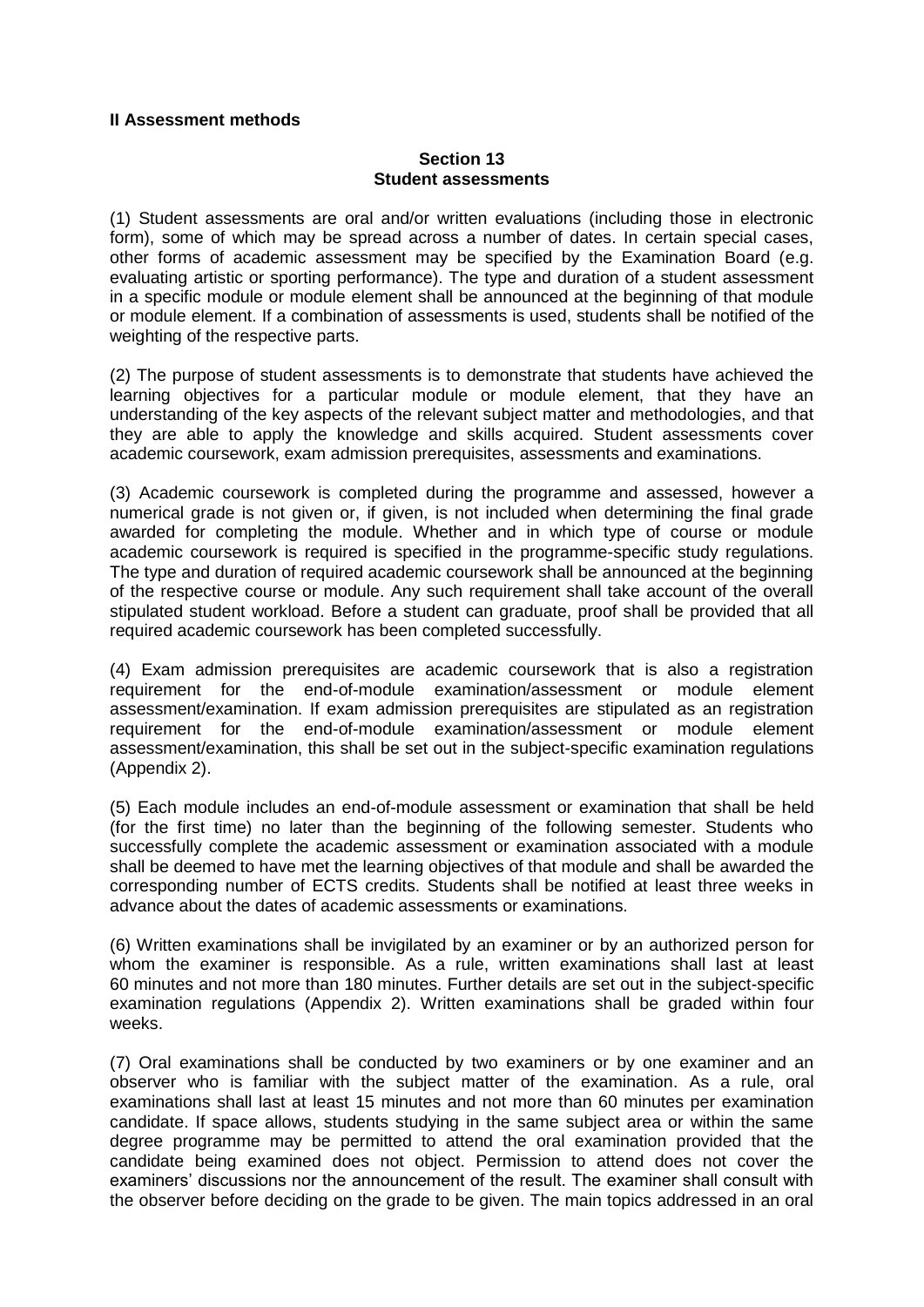exam, the results and the grade(s) awarded shall be recorded in writing and the report shall be signed by the examiner and the observer. The grade(s) attained shall be communicated to the candidate immediately after the oral examination.

(8) Student assessments in seminars may be in the form of oral assessments (e.g. student presentations) and/or of written assessments (e.g. written assignments, work reports). The assessments shall be graded by an examiner, who is usually the seminar instructor. A written assignment shall be graded within six weeks.

(9) If there are valid grounds, the Examination Board may in exceptional cases agree to a reasonable extension of a written assessment. An extension of one working day for each ECTS credit associated with the written assessment is generally regarded as reasonable, with a week considered to be five working days (e.g. written assessment awarded 10 credits: extension = 10 working days = 2 weeks). However, a reasonable extension shall never exceed twice the period normally provided for completing the written assessment. Any extension granted shall not alter the number of credits awarded. If a student does not adhere to the extended deadline, a fail grade shall be awarded for the written assessment. Repeat attempts shall be subject to the requirements set out in Section 17(1) and (3).

(10) If a candidate is prevented from working on a written assessment for a period of more than one week because of illness or some other cause beyond the candidate's control, the submission deadline shall be extended accordingly. The candidate shall provide supporting documentation to the Examinations Office without unreasonable delay, e.g. in the event of illness, the candidate shall submit a medical certificate issued by a physician. If a candidate withdraws from or fails to attend an academic assessment or examination because a child cared for by the candidate was ill, the child's illness shall be treated as if the candidate was ill. The candidate shall demonstrate that it was necessary for them to care for the ill child by providing a medical certificate issued by a physician in accordance with Article 45 of Book V of the German Social Welfare Code (SGB V). If the period in which the candidate is prevented from undertaking the assessment exceeds one month, the assessment shall be deemed as 'not attempted'. The candidate shall be allocated a new written assessment once the reasons for the interruption cease to apply.

(11) The Examination Board shall, on request, take account of statutory periods of maternal leave, periods of parental leave and family care obligations (particularly caring for one or more children or adolescents or supporting family members with care needs) as well as the special needs of students with disabilities. If student assessments have to be completed before specific deadlines in accordance with the subject-specific examination regulations (Appendix 2), these deadlines will, on request, be extended by the statutory period of maternal leave. A further reasonable extension of the completion period stipulated in Section 22(2) may be granted on request, provided that the candidate can demonstrate physical or mental impairment arising from pregnancy, or from caring for children or from supporting family members with care needs. This shall not affect any academic accommodation granted to a student in accordance with Section 15.

(12) If an objection is raised with respect to the grading of an academic assessment or examination, the Examination Board shall reach a decision after consultation with the relevant examiner.

(13) Unless otherwise provided for in the subject-specific examination regulations (Appendix 2), the language of examination is the respective language of instruction. The Examination Board may, in certain individual cases, allow another language to be used if specifically requested by the candidate and agreed with the examiner or thesis examiner.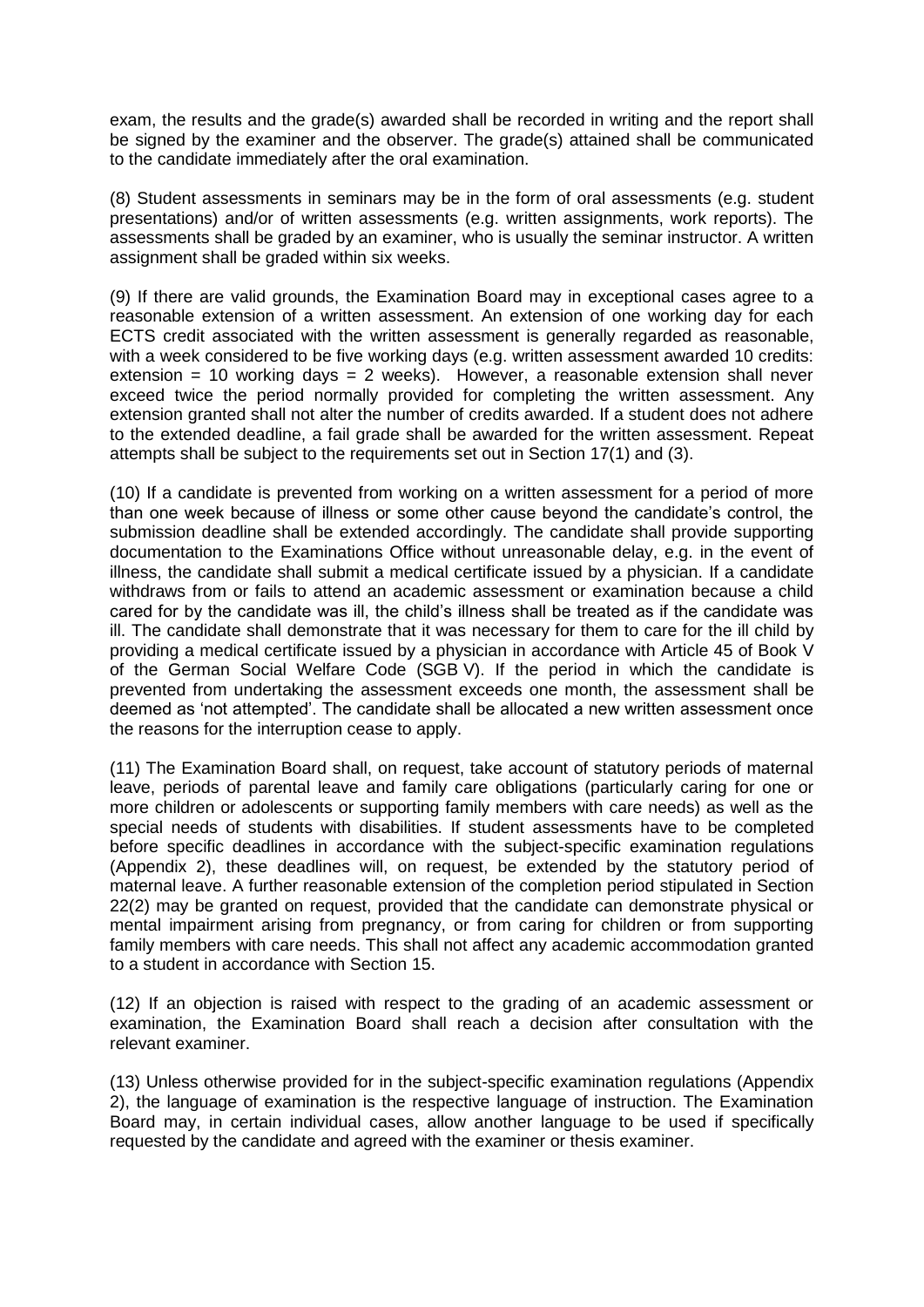#### **Section 14 Participation in student assessments**

(1) The application to be admitted for academic examination occurs concurrently with the application to enrol at Saarland University.

(2) The subject-specific examination regulations (Appendix 2) may require the fulfilment of supplementary programme-specific registration requirements for the academic examination phase and further information from the candidate. If these requirements have not been fulfilled, the student may be provisionally registered for academic examination in accordance with the subject-specific examination regulations (Appendix 2) on the condition that the student acquires the missing curricular content within a specified period of time. All registrations for academic assessment shall be decided by the Examination Board, if necessary after consultation with the relevant departmental representatives. If an application to register for academic examination is rejected, the candidate shall be notified in writing. The letter of notification shall include the reasons for the decision and information on the candidate's right of appeal.

(3) Registration for an assessment or examination may be dependent on the fulfilment of requirements (e.g. formal registration via Saarland University's Campus Management System within the relevant registration period, proof of exam admission prerequisites or academic assessments and examinations). Further details are set out in the subject-specific examination regulations (Appendix 2). The decision to register a candidate for a particular examination shall be made by the Examination Board.

(4) An application to register for an examination may only be rejected if:

- 1. the candidate has not been registered for the academic examination phase in accordance with Paragraph 2 or
- 2. the registration requirements set out in Paragraph 3 have not been met or
- 3. the candidate has lost the right of assessment or examination for the relevant module or for the programme as a whole.

(5) If a candidate who is registered for an academic assessment or examination withdraws from the assessment or examination without reasonable grounds, the student shall be deemed to have failed the assessment or examination and the academic assessment or examination shall be deemed as not completed. Unless otherwise provided for in the subjectspecific examination regulations (Appendix 2), withdrawal from an assessment or examination is usually permitted without needing to state a reason up to 14 days before the assessment or examination date.

(6) If a candidate fails to attend an examination on the set date without good cause, the candidate shall be awarded a fail grade. The same applies if a written assessment is not completed within the stipulated period.

(7) If there are credible reasons why a candidate withdrew from or failed to attend an assessment or examination, these reasons shall be submitted in writing and without unreasonable delay to the Examination Board. If the candidate was ill, the candidate is required to present a medical certificate issued by a physician regarding the candidate's ability to undergo academic assessment or take an examination. In certain individual cases, the Chair of the Examination Board may have good reason to demand a comprehensive medical opinion or a medical certificate issued by a public medical officer. This situation may arise if the same candidate has repeatedly presented a medical certificate issued by a physician, if the medical findings are unclear, or in order to counter possible abuses. If a candidate withdraws from or fails to complete an assessment or examination in the allotted time frame because a child cared for by the candidate was ill, the child's illness shall be treated as if the candidate was ill. The candidate shall demonstrate that it was necessary for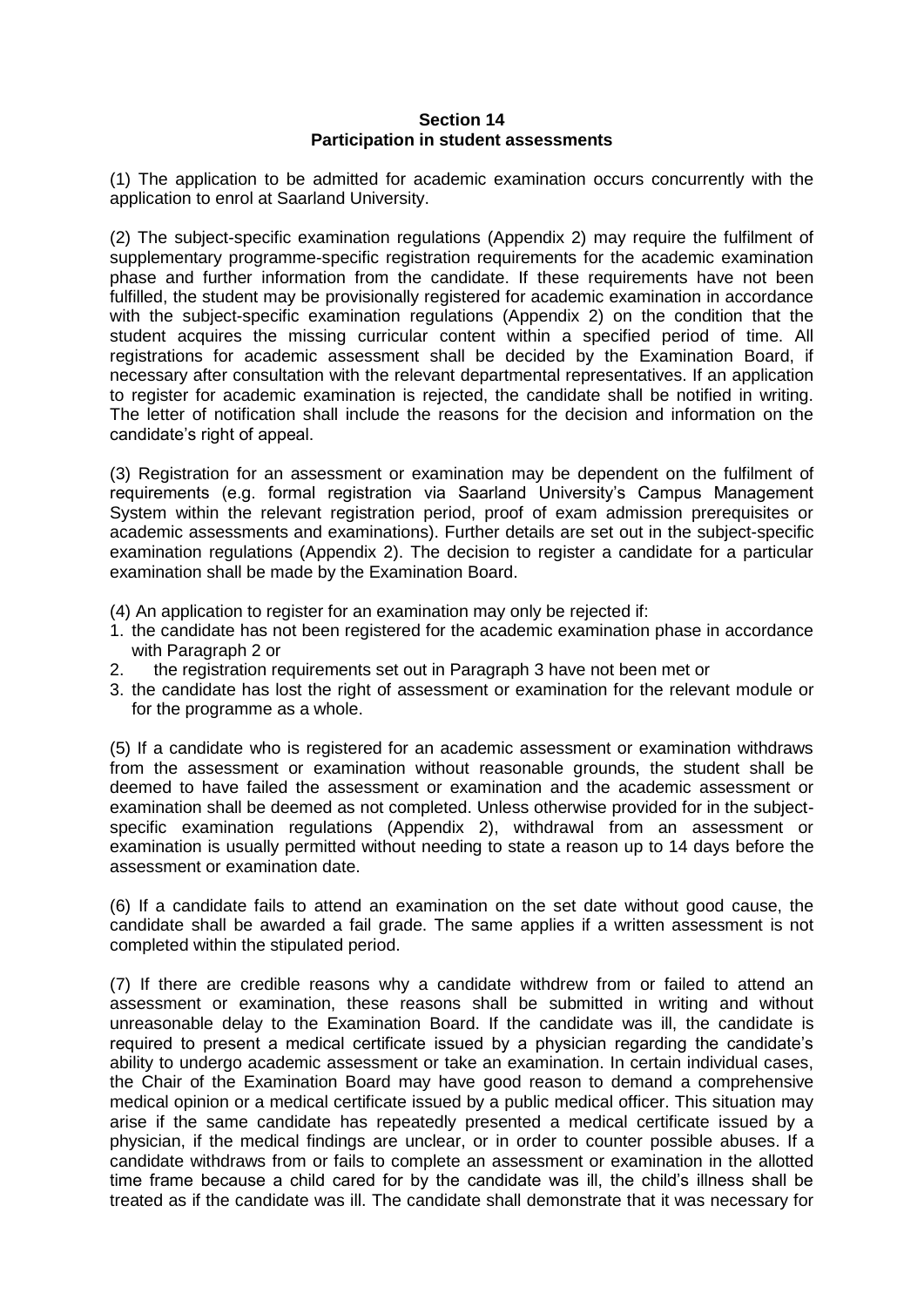him or her to care for the ill child by providing a medical certificate issued by a physician in accordance with Article 45 of Book V of the German Social Welfare Code (SGB V). If the reasons given for the withdrawal or non-attendance are accepted, the assessment or examination shall be deemed not to have been attempted, and a new date for assessment or examination may be scheduled if this is compatible with the particular type of assessment or examination proposed.

### **Section 15 Academic accommodations**

(1) If a candidate submits a medical certificate issued by a physician that states that due to a prolonged or chronic health impairment he or she is not in a position to undertake, either in part or in full, coursework assessments, exam admission prerequisites or academic assessments/examinations in their prescribed form, the Examination Board may, on request, approve appropriate academic accommodations. Appropriate academic accommodations include such measures as adapting the conditions under which an assessment or examination is to be conducted (e.g. permitting the use of suitable aids), extending the period in which an assessment or examination is to be completed, or some other modification of the assessment process or its format, i.e. demonstrating the same level of academic knowledge or competence in some other form. Changing the form or format in which an assessment or examination is conducted shall only be considered when an appropriate level of academic accommodation cannot be provided by adapting the assessment or examination conditions or by extending the completion period. In no case shall academic accommodation result in any modification of the content of the assessment or examination. The same shall apply analogously to coursework assessments.

(2) If there is a continuing need to accommodate a student's health impairment, the student shall renew his or her application for academic accommodation as per Paragraph 1 above every two semesters.

(3) The medical certificate issued by a physician, as required in Paragraph 1 above, shall at a minimum contain: information on the physical or mental disability arising from the prolonged or chronic impairment; how, from a medical perspective, this impacts the student's ability to study or undergo academic assessment; the date of the medical examination on the basis of which the certificate was issued; and a medical estimate of the duration of the prolonged impairment or a statement that the impairment is chronic. The Chair of the Examination Board may dispense with the need for a medical certificate if it is readily apparent that the student is suffering from a chronic health condition.

# **Section 16**

# **Grading of student assessments and grading system**

(1) If student work is to be graded, the following grading system shall be used:

- 1 = 'Very good' outstanding performance
- $2 =$  'Good' student performance significantly better than average
- 3 = 'Satisfactory' student performance meets average requirements
- 4 = 'Sufficient' student performance that despite its shortcomings still meets the minimum requirements

5 = 'Fail' – Failure to meet the minimum requirements due to significant shortcomings in student performance.

(2) To provide a more differentiated scale with which to grade individual assessments or examinations, intermediate grades may be awarded by raising or lowering the grade by 0.3 accordingly; the grades 0.7, 4.3, 4.7 and 5.3 are excluded from the scale.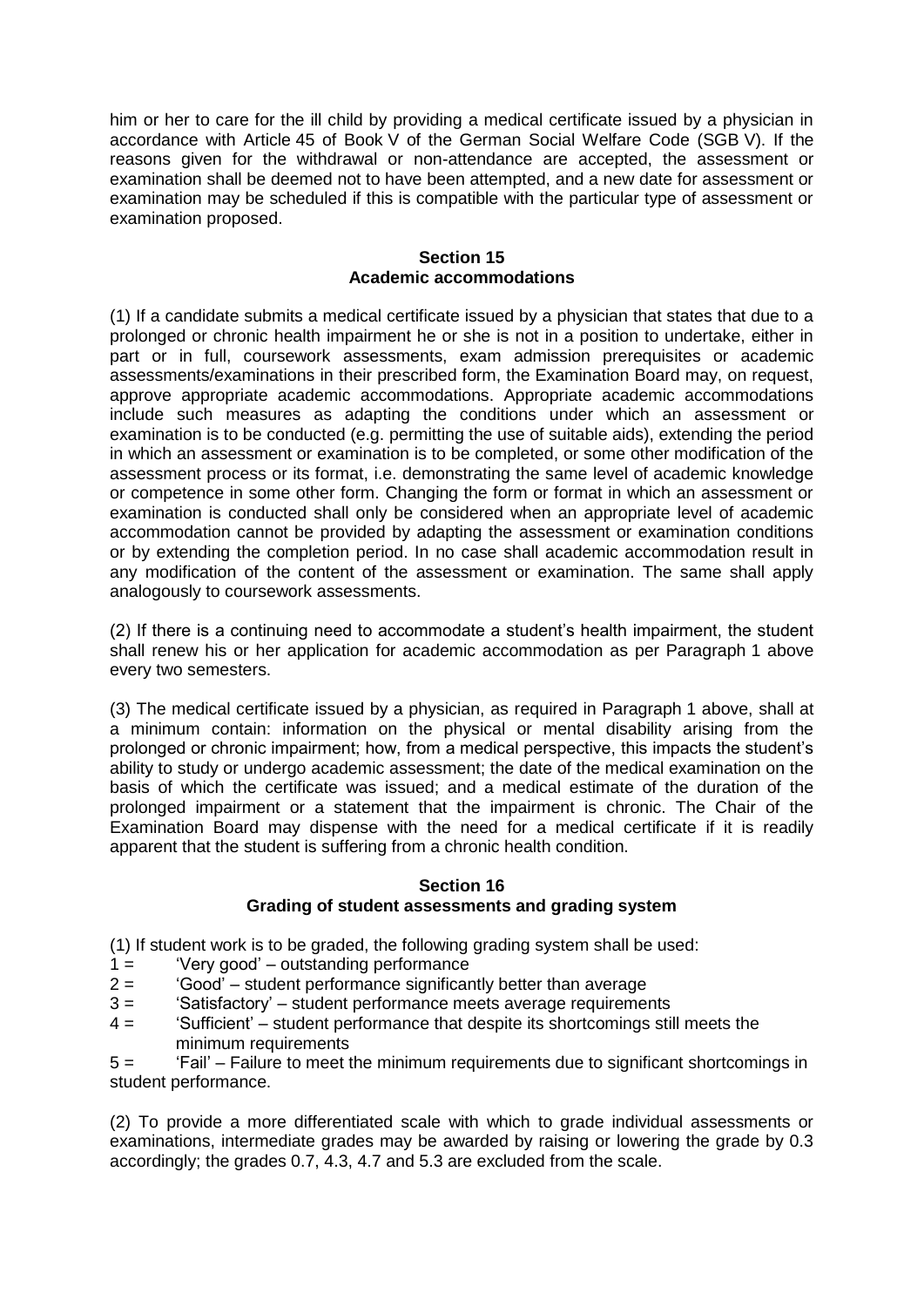(3) The grade is supplemented by an ECTS grading that provides a means of assessing a student's achievements in relative terms and that is also included in the transcript of records and/or diploma supplement. The ECTS grading scale uses a statistical scheme to classify the performance of an individual student relative to the performance of other students. Students who have passed the minimum requirements are usually graded as follows:

- $A =$  the top 10 %;
- $B =$  the next 25 %;
- $C =$  the next 30 %:
- D = the next  $25\%$ ;
- $E =$  the next 10 %.

This approach shall be used if the size of the reference cohort is large enough to enable reliable statements to be made about percentage distributions (the reference cohort should not contain fewer than 50 students). Other classification scales that provide a means of assessing how a student performed relative to other students may also be used. Pragmatic solutions will need to be found if reference cohorts are too small.

(4) If the overall assessment of a module is based on several separate graded assessments or examinations, the final grade for the module shall be calculated as follows: The grades from each assessment or examination are multiplied with the credits associated with the relevant module element(s) and the results added together. The value so obtained is then divided by the sum of the credits associated with the component module elements. If necessary, the result shall be rounded down to the next (intermediate) grade on the scale and expressed to one decimal place. (Note: in the German grading system, the lower the numerical value, the better the grade.)

(5) If there is no end-of-module examination/assessment that is weighted with credits from the module, the following shall apply: If some of the module elements have numerically graded assessments/examinations while others only have a pass/fail option, those pass/fail module elements are not included in the calculation of the final grade awarded for that module.

(6) A student is deemed to have completed an assessment or examination successfully if he or she is awarded a 'pass' or, when numerical grading is applied, achieves at least the grade 'sufficient'.

(7) If the individual examiners have awarded different grades for the thesis or student assessment, the overall grade shall be calculated as the arithmetic mean of the proposed grades. The mean value shall be rounded down to one decimal place.

(8) Unless otherwise provided for in the subject-specific examination regulations (Appendix 2), the following rule applies when calculating the final overall grade: The final overall grade is calculated by (i) multiplying the grade attained for each end-of-module assessment/examination with the number of credits associated with the respective module and (ii) multiplying the grade attained for the thesis with the number of credits associated with the thesis and then adding the results. The value so obtained is then divided by the sum of the credits associated with the respective modules and the thesis. The result shall be rounded down to one decimal place.

(9) At least 50% of the modules (measured in terms of ECTS credits) should be graded. The subject-specific examination regulations (Appendix 2) may stipulate that only some fraction (> 50 %) of the graded assessments or examinations are to be included when calculating the final grade.

(10) After the assessment or examination is graded, the candidate shall, on request, be granted the opportunity to inspect his or her written work, the examiners' reports and examination records. Inspection applications shall be submitted to the Examination Board no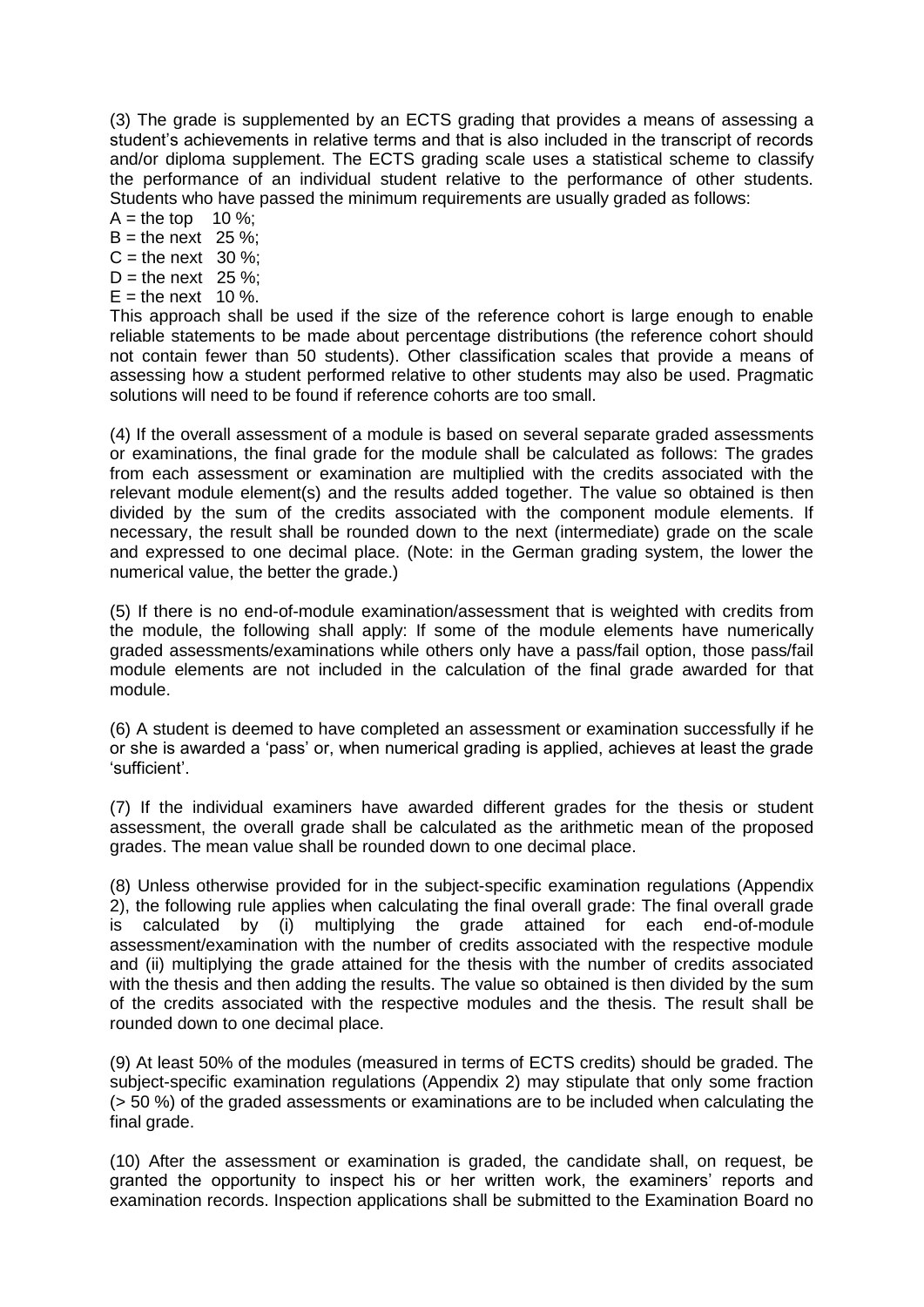later than one month after the results of the assessment or examination have been announced. The date and time of the inspection appointment shall be determined by the Examination Board.

## **Section 17 Repeating assessments and examinations and/or the thesis**

(1) An academic assessment or examination that was awarded a fail grade may be repeated twice. If a candidate does not achieve a passing grade in either of the two repeat assessments or examinations, the candidate shall lose the right of examination for that module. Students are not permitted to repeat an assessment or examination for which they have already achieved at least the minimum passing grade.

(2) In exceptional cases and where reasonable grounds exist, the Examination Board may consent to a third repeat assessment or examination if requested by the candidate. The third repeat assessment or examination shall be held at the next possible examination date after the Examination Board accordingly has issued its consent, while taking due account of any applicable time limits as set out in Section 14(3).

(3) If a candidate is awarded a fail grade for the thesis, the candidate may have one further attempt at passing the thesis requirement (cf. the provisions in Paragraph 5 below). If a fail grade is awarded, the candidate shall receive a new thesis topic no later than four weeks after the fail grade was announced. A third attempt at passing the thesis requirement is not permitted; failed attempts at other universities will be taken into account.

(4) The Examination Board may extend the deadline in Paragraph 3 if so requested by the candidate before the deadline expires, provided that the candidate can demonstrate that the extension is necessary for reasons beyond the candidate's control (e.g. by presenting a medical certificate issued by a physician). If a candidate withdraws from or fails to attend an academic assessment or examination because a child cared for by the candidate was ill, the child's illness shall be treated as if the candidate was ill. The candidate shall demonstrate that it was necessary for them to care for the ill child by providing a medical certificate issued by a physician in accordance with Article 45 of Book V of the German Social Welfare Code (SGB V). The Examination Board shall, on receipt of an appropriate request, take account of statutory periods of maternal leave, periods of parental leave and family care obligations (particularly caring for one or more children under the age of 18 or supporting family members with care needs), as well as the special needs of students with disabilities. The Examination Board will therefore extend the thesis completion period in Paragraph 3 by the statutory period of maternal leave if so requested by the candidate and a further reasonable extension of the completion period as per Section 22(2) may be granted on request, provided that the candidate can demonstrate physical or mental impairment arising from pregnancy, or from caring for children or from supporting family members with care needs. This shall not affect any academic accommodation granted to a student in accordance with Section 15.

(5) Unless otherwise provided for in the subject-specific examination regulations (Appendix 2), if a student fails to pass the thesis requirement at the first attempt within the standard period of study, the attempt will be treated as if it had not been made (*Freiversuch*).

# **Section 18 Deception and plagiarism**

(1) If a candidate attempts to register for an assessment or examination by deception, or if the Examination Board erroneously assumed that essential requirements for registration had been satisfied, the Examination Board may decide to nullify the results of previous assessments or examinations and may stop the assessment or examination procedure.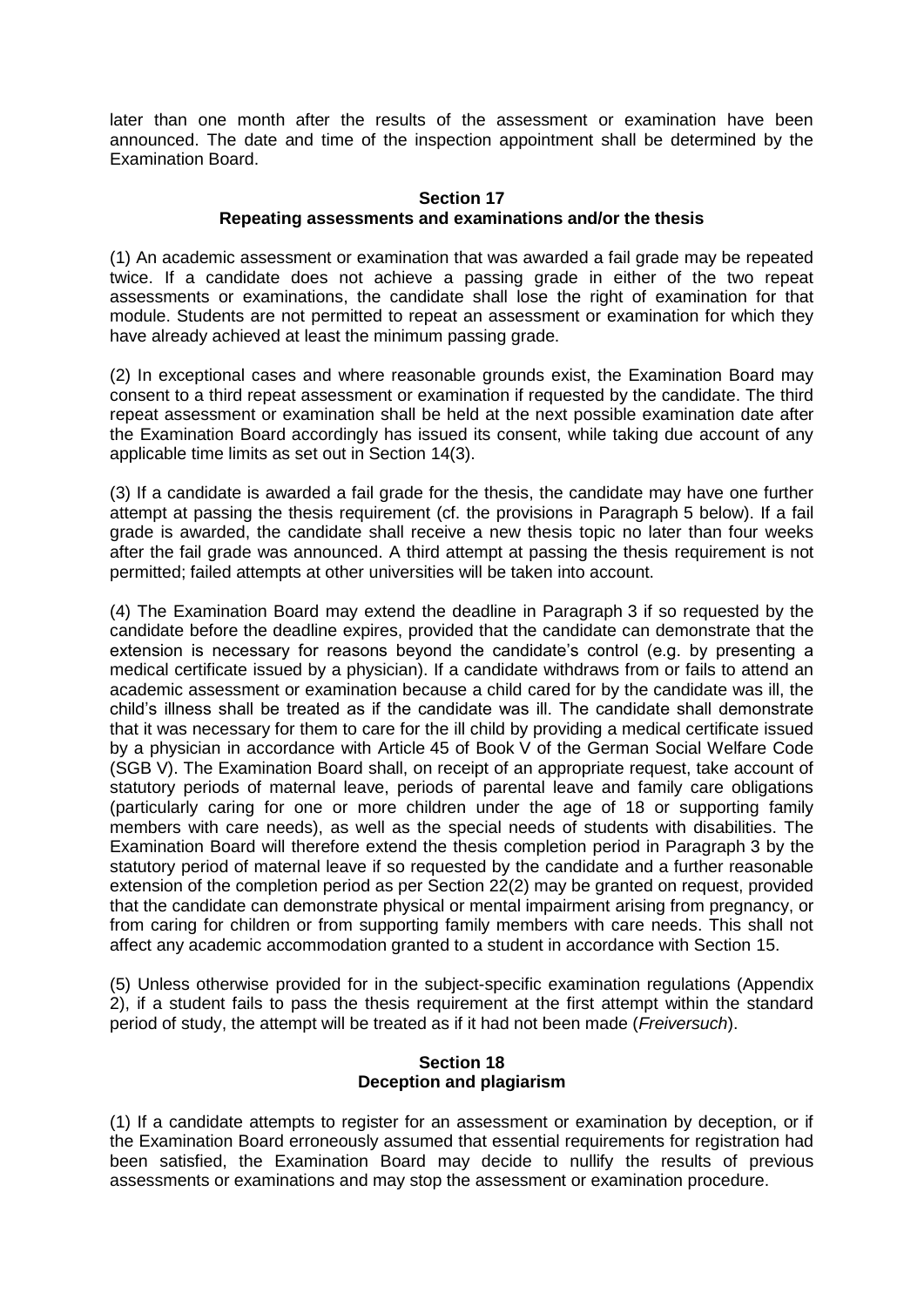(2) If a candidate attempts to influence the an assessment or examination by deception or by the use of unauthorized aids, the candidate shall receive a fail grade for that assessment or examination. Examiners shall report cases of plagiarism to the Examination Board. If plagiarism has been established, the relevant module element shall be repeated. The Examination Board shall notify the student in writing of its decision. A fail grade shall also be awarded to any candidate whose behaviour prevents the orderly conduct of an examination and who is excluded from the examination after receiving prior warning from the examiner or from a person authorized by the examiner in accordance with Section 13(6). Within a period of one month, the candidate may ask the Examination Board to reappraise any decision made pursuant to Paragraphs (1) and (2). If the Examination Board upholds the decision, the candidate shall receive a fail grade for that assessment or examination. If the Examination Board does not uphold the decision with respect to disorderly conduct, the relevant academic assessment or examination shall be deemed not to have occurred.

(3) If a candidate is found to have cheated in an assessment or examination and if this fact only becomes apparent after the examination certificate has been issued, the Examination Board may retroactively amend the grade awarded for the assessment or examination in which the graduate was found to have cheated and may assign a fail grade either for the entire assessment or examination, or for some part thereof.

(4) In very serious cases of deception (particularly when substantial plagiarism is involved) or in recurring cases, the Examination Board may, after consultation with the student, decide to revoke the student's right of examination.

(5) If the registration requirements for an assessment or examination were not met but there was no intentional misrepresentation on the part of the candidate and if this fact only becomes apparent after the assessment or examination, this defect shall be deemed to have been remedied by the fact that the candidate successfully completed the assessment or examination. In such cases, the candidate is also bound to accept the result of the assessment or examination if the candidate was awarded a fail grade. If a candidate intentionally gained wrongful registration for an assessment or examination, the Examination Board shall decide on any sanctions.

(6) Before any decision by the Examination Board pursuant to Paragraphs(1) to (4), the candidate shall have one month in which to make representations about this matter. The candidate shall be notified in writing about any decisions made pursuant to Paragraphs (1) to (4); the letter of notification shall include the reasons for the decision and information on the candidate's right of appeal. These decisions are subject to a period of limitation of five years from the date on which the examination certificate was signed.

(7) An incorrect formal graduation certificate or an incorrect degree certificate issued in relation to the final assessment phase of the Bachelor's or Master's degree programme shall be revoked.

### **Section 19**

### **Recognition of previous periods of study and credits from earlier coursework, exam admission prerequisites, assessments and examinations**

(1) Previous periods of study and credits earned for earlier coursework, assessments and examinations ('prior learning') in degree programmes at universities in Germany, at recognized foreign universities or at a recognized distance-learning institution will be accepted provided that there are no significant differences in academic content when compared with the modules for which transfer credits are being accepted. The term 'no significant differences' is understood to mean that, when measured in terms of the learning objectives achieved, the previous periods of study and earlier coursework, assessments and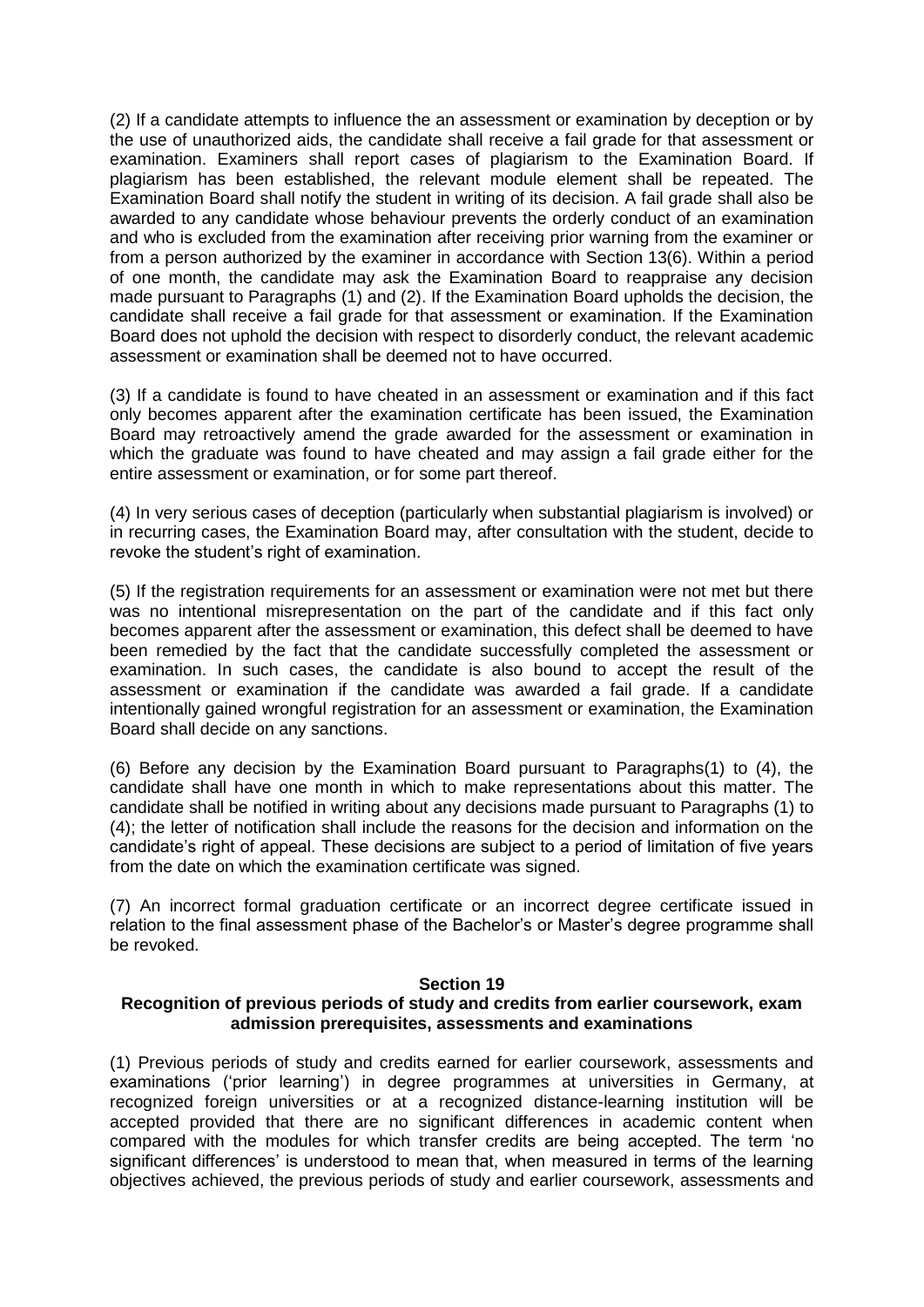examination credits meet the requirements specified for the relevant subject at Saarland University.

(2) When recognizing previous periods of study at foreign universities and the academic credits earned during those periods, the equivalency agreements approved by the Standing Conference of the Ministers of Education and Cultural Affairs (KMK – Kultusministerkonferenz) and the Association of Universities and Other Higher Education Institutions in Germany (HRK – Hochschulrektorenkonferenz) shall be taken into account, as shall any agreements existing between Saarland University and its partner universities.

(3) Paragraphs 1 and 2 apply analogously to prior learning in state-accredited distance learning programmes.

(4) If a student demonstrates proof of having acquired an equivalent level of competency and skill in a non-university environment, they shall earn up to half of the corresponding academic credits allotted for such knowledge and skills in the Master's programme.

(5) The candidate is responsible for providing the documentation required for the recognition process. Students have the right to have prior learning recognized if the requirements set out in Paragraphs 1 to 4 have been met.

(6) If the previous periods of study or earlier coursework, assessments or examinations for which recognition is being sought were not associated with a particular number of ECTS credits, the equivalent number of credits shall be calculated and the academic record for that student updated accordingly. The grades awarded for graded academic assessments or examinations shall be transferred and shall be included in the calculation of the overall grade in accordance with the provisions of the programme-specific study regulations and the subject-specific examination regulations (Appendix 2). If the grading systems are not comparable or if earlier coursework, assessments or examinations are ungraded, these will be transferred as ungraded credits; Section 16(9) shall apply analogously.

# **III Thesis**

### **Section 20 Registering for the thesis phase**

(1) Students may register for the thesis phase provided that they have satisfied all of the programme requirements for the Bachelor's or Master's subject or the Bachelor's or Master's main and subsidiary subject. To demonstrate that these requirements have been met, students shall submit proof that they have:

- 1. enrolled in the respective Bachelor's or Master's degree programme
- 2. completed the coursework, exam admission prerequisites, assessments and examination credits defined in the programme-specific study regulations and study regulations
- 3. earned at least 120 ECTS credits in the Bachelor's subject or Bachelor's main and subsidiary subject or 70 credits in the Master's subject or Master's major and subsidiary subject. In the case of dual-subject degree programmes, at least 60 credits must be demonstrated in the Bachelor's main subject or at least 35 credits in the Master's main subject.
- 4. Further registration requirements for the thesis phase may be stipulated in the subjectspecific examination regulations (Appendix 2).

(2) Applications to register for the thesis phase shall be submitted to the Examination Board together with supporting documentation demonstrating proper completion of all necessary programme requirements.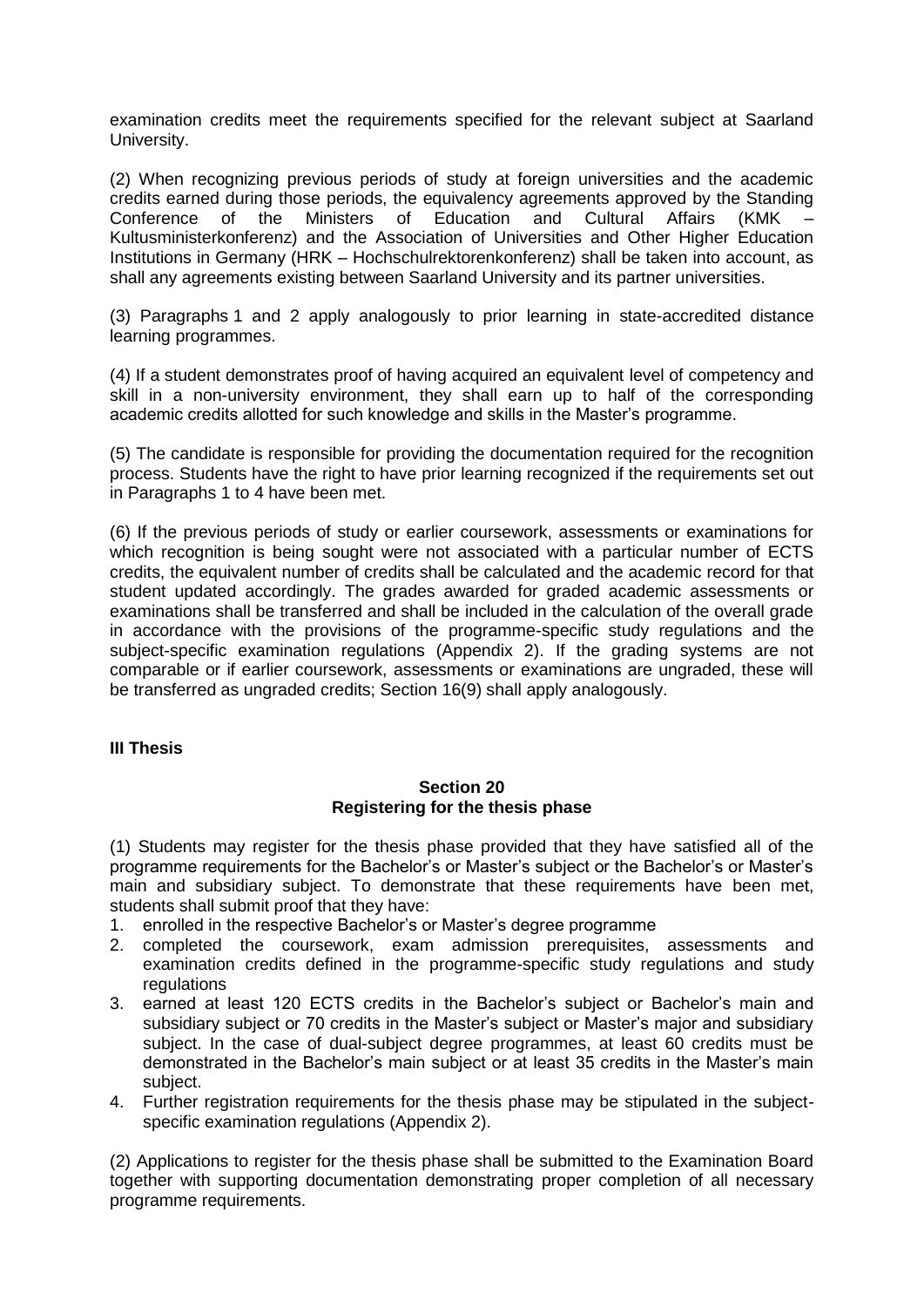## **Section 21 Subject of the thesis**

(1) The thesis shall be written on the degree subject in the case of a single-subject degree programme and on the main subject in the case of a dual-subject degree programme.

(2) The Examination Board shall appoint a primary thesis examiner, a secondary thesis examiner and the thesis supervisor. If a thesis supervisor is not appointed, the primary thesis examiner shall act as supervisor.

(3) The candidate shall be notified of the topic of the thesis within a period of four weeks after the candidate has registered for the thesis phase. The candidate shall have the opportunity to submit proposals regarding the topic of the thesis. However, the candidate is not obliged to do so.

(4) The date on which the topic of the thesis was announced (i.e. the start of the thesis completion period) and the thesis topic shall be documented.

(5) Within four weeks of receiving notification of the thesis topic, the candidate may, after consultation and on one occasion only, decline the topic of the thesis. In this case, the candidate will not be deemed to have failed the thesis. A new topic for the thesis shall be issued within a period of four weeks after the first topic is declined. If a thesis is to be repeated pursuant to Section 17(3), the topic of the thesis may only be declined if this option was not used when the topic of the first thesis was announced.

# **Section 22 Duration and deadlines**

(1) The completion period for the thesis shall be determined by the workload stipulated in the subject-specific examination regulations (Appendix 2), based on a range of either 6 to 12 ECTS credits (Bachelor's thesis) or 15 to 30 ECTS credits (Master's thesis). For a workload of 12 ECTS credits (Bachelor's thesis), the completion period is 11 weeks, for 30 ECTS credits (Master's thesis) the completion period is 6 months. Unless otherwise provided for in the programme-specific study regulations, the completion time shall be based on the values stipulated in Section 6(2) and rounded up to the nearest number of weeks. The thesis topic and the problems to be addressed shall be such that the thesis can be completed within the allotted time.

(2) If there are valid grounds, the Examination Board may in exceptional cases agree to a reasonable extension of the completion period. An extension of one working day for each ECTS credit associated with the thesis is regarded as reasonable, with a week considered to be five working days. For a completion period of 10 weeks (Bachelor's thesis), 2 weeks are considered as reasonable; for a completion period of 6 months (Master's thesis), 6 weeks are considered as reasonable. However, a reasonable extension shall never exceed twice the period normally provided for completing the written assessment. Any extension of the thesis completion period shall not alter the number of ECTS credits awarded.

(3) If a candidate is prevented from working on the thesis for a period of more than one week because of illness or some other cause beyond the candidate's control, the thesis submission deadline shall be extended accordingly. The candidate shall provide supporting documentation to the Examinations Office without unreasonable delay, e.g. in the event of illness, the candidate shall submit a medical certificate issued by a physician. If a candidate withdraws from or fails to attend an academic assessment or examination because a child cared for by the candidate was ill, the child's illness shall be treated as if the candidate was ill. The candidate shall demonstrate that it was necessary for them to care for the ill child by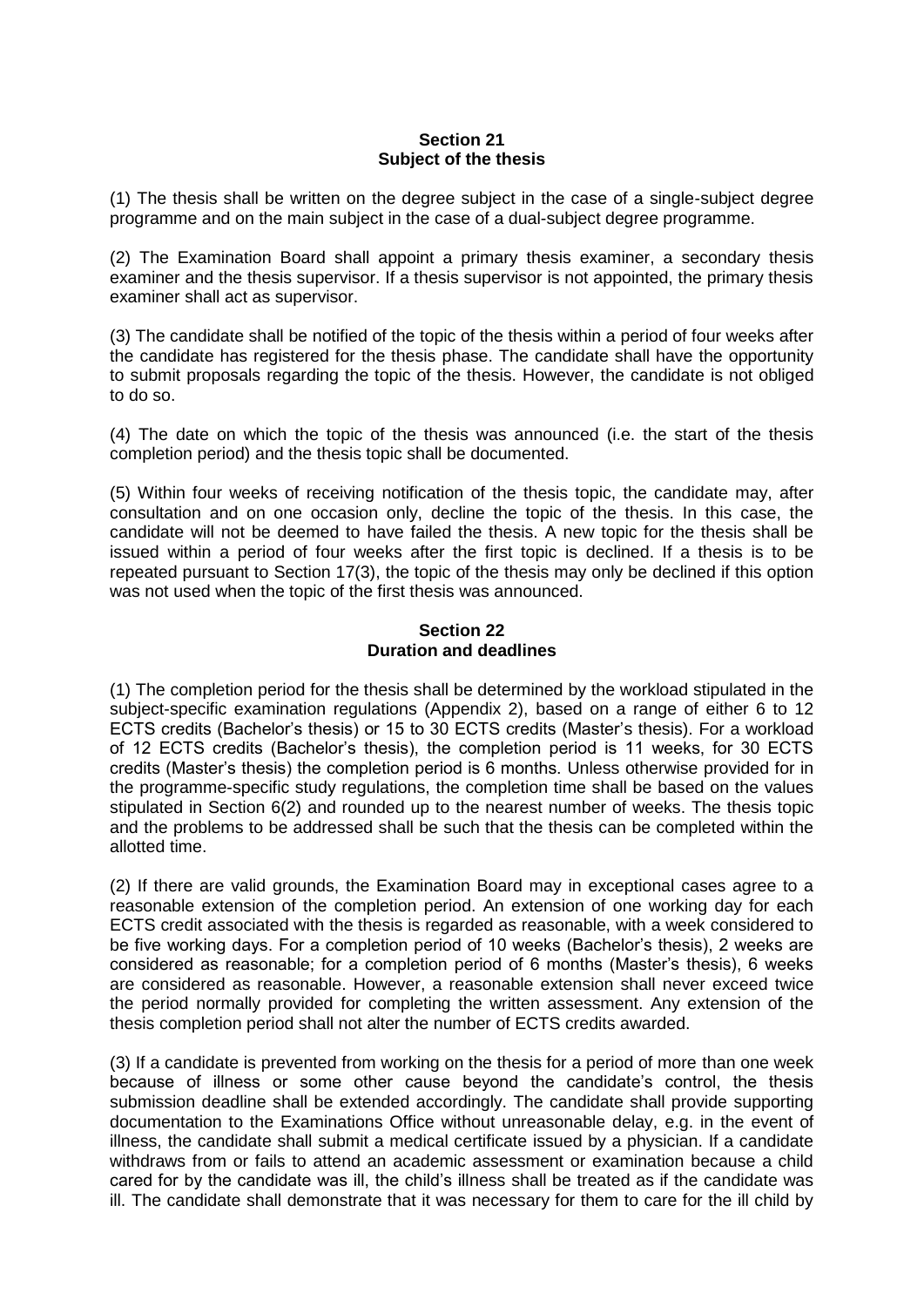providing a medical certificate issued by a physician in accordance with Article 45 of Book V of the German Social Welfare Code (SGB V). If the period in which the candidate is prevented from working on the thesis exceeds three months in the case of a Bachelor's thesis or six months in the case of a Master's thesis or one month in the case of a written assessment, the Examination Board may classify the thesis or written assessment as 'not attempted'. In such cases, the candidate shall be allocated a new thesis topic or written assessment once the reasons for the interruption cease to apply.

(4) The Examination Board shall, on request, take into account statutory periods of maternal leave, periods of parental leave and family care obligations (particularly caring for one or more children or adolescents or supporting family members with care needs) as well as the special needs of students with disabilities. In such cases, the completion period for the thesis or written assessment shall be extended by the statutory period of maternal leave and may be extended further pursuant to the provisions of Paragraph 2 above if the candidate demonstrates physical or mental impairment arising from pregnancy, or from caring for children, or from supporting family members with care needs. This shall not affect any academic accommodation granted to a student in accordance with Section 15.

(5) If a student does not meet the thesis completion deadline, a fail grade shall be awarded for the thesis. Repeat attempts shall be subject to Section 17(3), which applies analogously.

#### **Section 23 Procedural elements, presentation and layout of the thesis**

(1) Three copies of the thesis shall be submitted to the Examinations Office. The thesis shall be paginated and shall be produced using a common word-processing system or program. The copies to be submitted shall be printed and either stapled or bound. The candidate shall ensure that all copies submitted are legible. Expensive image, map or sheet music may only be attached to one copy with the agreement of the Examination Board. Any electronic appendices of relevance to a submitted thesis shall be submitted in a standard form and format. The subject-specific examination regulations (Appendix 2) may differ from the above provisions.

(2) A candidate who submits a thesis shall also submit a written declaration of original authorship stating that the thesis is their own original work and that no source materials or aids other than those indicated were used. Any parts of the thesis that draw on the wording or substance of other works shall be clearly marked as borrowings and the sources shall be acknowledged correctly. The candidate shall also state whether drawings, sketches, diagrams and photographic and graphic images are the candidate's own work, or were produced in accordance with the candidate's instructions, or are the work of others.

(3) The date of submission of the thesis shall be documented.

(4) The thesis shall be assessed by the examiner who provided the thesis topic and by the secondary thesis examiner appointed by the Examination Board. Both examiners shall hand in their written reports no later than two months after the Bachelor's thesis was submitted for examination or no later than three months after the Master's thesis was submitted for examination; the report shall contain a thesis grade in accordance with the specifications in Section 16(1) and 16(2). If the proposed grades differ from one another, the grade for the thesis shall be calculated in accordance with the provisions of Section 16(7). However, if the proposed grades differ by more than 1.0 or if only one of the thesis examiners awards a fail grade, the Examination Board shall appoint a third thesis examiner to assess the thesis. Once the report from the third examiner has been received, the Examination Board shall, contrary to the provisions of Section 16(7), decide on the grade to be awarded for the thesis based on the three reports received.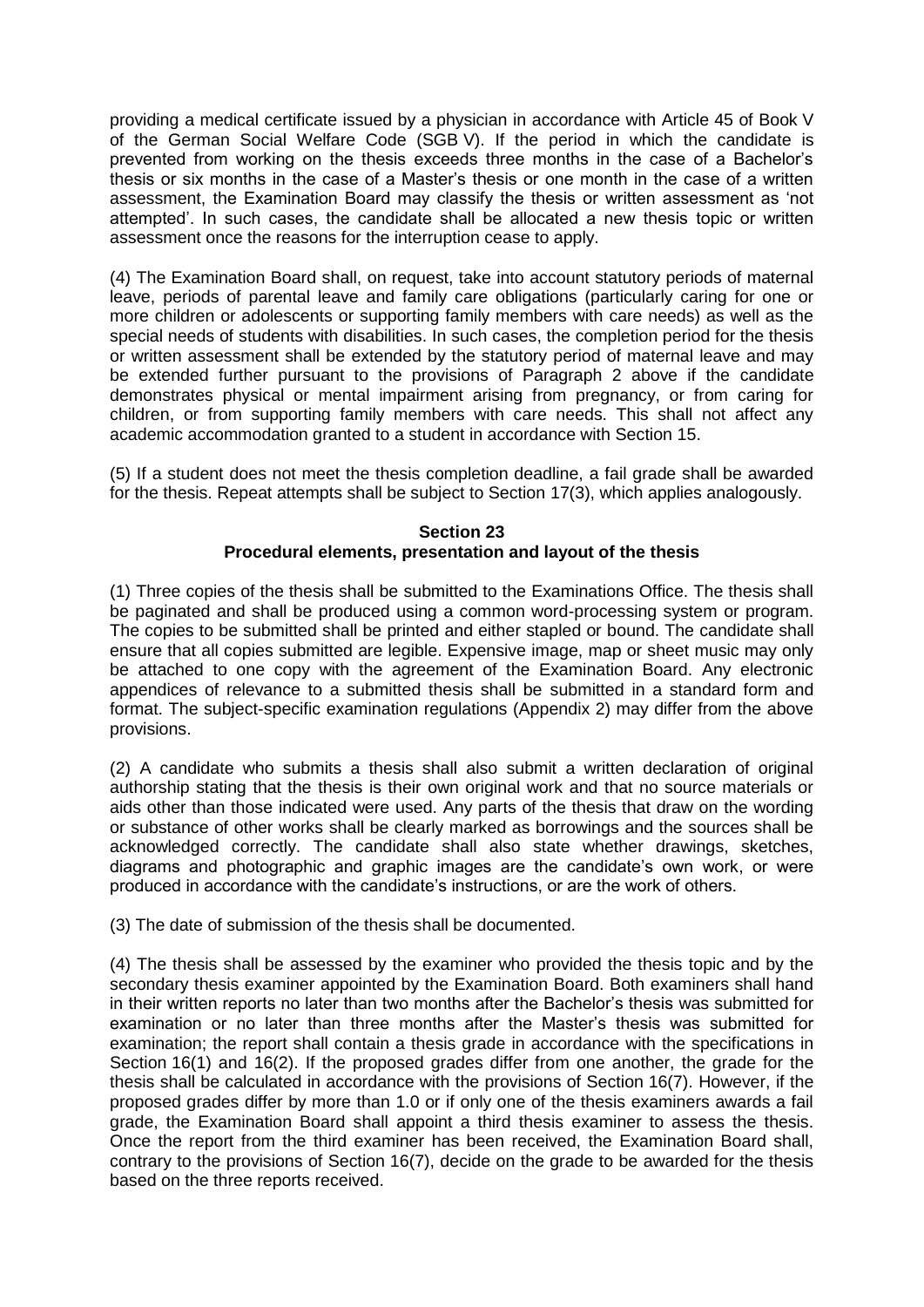(5) The candidate shall be notified immediately about the result of the thesis assessment including the grade awarded.

# **V Degree qualification**

# **Section 24**

# **Successfully completing the Bachelor's or Master's programme and overall grade**

(1) A candidate is deemed to have successfully completed the final assessment phase of the Bachelor's or Master's degree programme if the candidate has

- 1. successfully completed all of the assessments and examinations stipulated in the programme-specific study regulations or where applicable in the study regulations;
- 2. successfully completed all of the academic coursework stipulated in the programmespecific study regulations and any applicable study regulations;
- 3. earned the required number of ECTS credits (excluding those awarded for the final-year thesis) from the required mandatory modules, mandatory elective modules and elective modules as specified in the subject-specific examination regulations (Appendix 2) and the programme-specific study regulations or where applicable in the study regulations;
- 4. successfully completed the thesis.

(2) A candidate shall be deemed to have failed to graduate from the Bachelor's or Master's degree programme if they have failed one or more of the required assessments or examinations or have failed the thesis, including all permissible retake attempts ('irrevocable fail'). A candidate who has failed the final assessment phase of the Bachelor's or Master's degree programme will be notified in writing by the Chair of the Examination Board; the letter of notification shall include the reasons for the decision and information on the candidate's right of appeal.

(3) The final overall grade awarded for the Bachelor's or Master's degree qualification is calculated in accordance with Section 16 (8) and (9) from the grades achieved for the module assessments and examinations specified in the programme-specific study regulations and from the grade achieved in the thesis. At least 50% of the modules (measured in terms of ECTS credits) should be graded. Subject-specific examination regulations (Appendix 2) may stipulate that only some fraction (> 50 %) of the graded academic assessments and examinations are to be included when calculating the final grade.

(4) If a candidate who has completed all the stipulated programme requirements has acquired more than the necessary minimum number of graded credits, they may, in accordance with the programme-specific study regulations, be permitted to select a subset of the assessments of examinations for inclusion in the calculation of the final overall grade.

(5) The final overall grade that appears on the degree certificate and on the formal graduation certificate shall be classified as follows:

- $1.0-1.1$  = Very good with distinction;
- $1.2 1.5$  = Very good;
- $1.6 2.5$  = Good;
- $2.6 3.5$  = Satisfactory;
- 3.6-4.0 = Sufficient.

### **Section 25 Degree qualification and documentation**

(1) Candidates who successfully complete the final assessment phase of the Bachelor's or Master's degree programme shall receive a certificate, typically in the form of a transcript of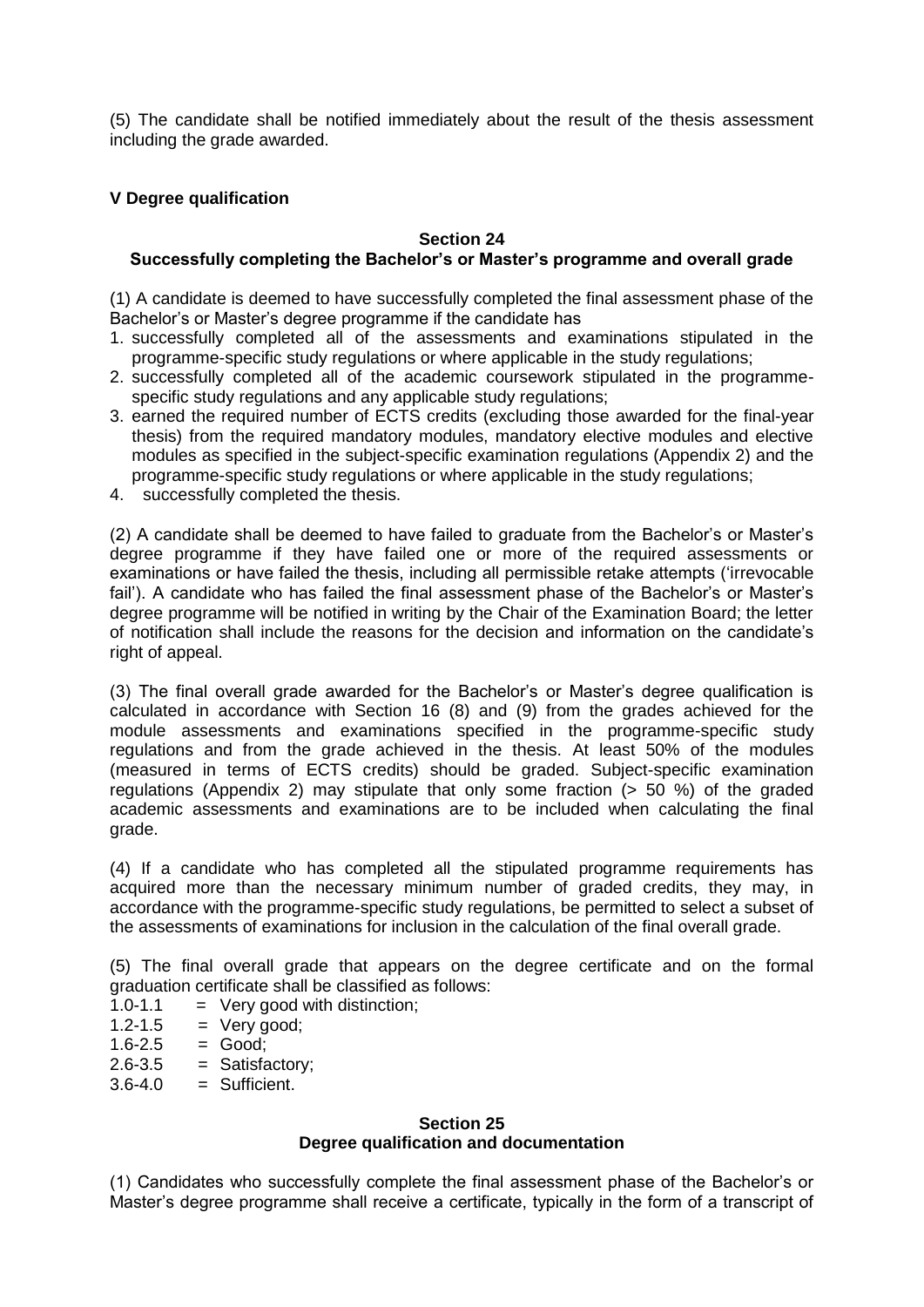records. The examination certificate contains the overall grade classification, with the calculated overall numerical grade in parentheses and

- in the case of a single-subject degree programme the name of the degree programme with differentiation of the grades
- in the case of a dual-subject degree programme the name of the main subject and the subsidiary subject with differentiation of the grades

as well as the title and grade awarded for the thesis. If the examination certificate is not issued in the form of a transcript of records, a transcript of records (in German and English) shall be issued in addition to the examination certificate.

(2) In addition to the information in Paragraph 1, the examination certificate may also include descriptions and grades for the end-of-module examinations/assessments, specialist areas and other completed academic assessments and examinations. Further details are set out in the subject-specific examination regulations (Appendix 2).

(3) The examination certificate shall be signed by the Chair of the Examination Board. The certificate also bears the date of the final assessment or examination and the date on which it was signed.

(4) The certificate of graduation confers upon the holder the academic degree of Bachelor of Arts or Bachelor of Science / Master of Arts or Master of Science on the date stated on the certificate, which contains the name of the degree programme, the subject(s) and the overall grade classification with the calculated overall numerical grade in parentheses. As a rule, the formal graduation certificate will be signed by the Chair of the Examination Board and by the Dean of the Faculty

- to which the degree subject is assigned in the case of single-subject degree programmes,
- to which the main subject is assigned on which the degree thesis was written in the case of dual-subject degree programmes,

and shall bear the seal of the faculty.

(5) Students attain the degree of Bachelor of Arts (B.A) or Bachelor of Science (B.Sc.) / Master of Arts (M.A) or Master of Science (M.Sc.) upon receipt of the formal graduation certificate. The faculty to which the thesis is assigned shall be responsible for conferring the degree.

(6) Graduates will be issued with a diploma supplement when they receive their formal graduation certificate.

# **V Final provisions**

#### **Section 26 Commencement**

(1) These regulations shall come into force on 1 April 2016.

(2) The subject-specific examination regulations issued for the single-subject Bachelor's degree programme in Psychology of 27 February 2014 (Official Bulletin p. 606), singlesubject Master's degree programme in Psychology of 26 February 2015 (Official Bulletin p. 106), single-subject Bachelor's degree programme in Sports Sciences of 25 February 2010 (Official Bulletin p. 772), single-subject Master's degree programme in Sports Sciences of 27 February 2014 (Official Bulletin p. 616) and single-subject Master's degree programme in Educational Technology of 25 April 2013 (Official Bulletin p. 430) as appendices to the Examination Regulations for Bachelor's and Master's Degree Programmes of Faculty 5 (Humanities Faculty III – Human and Business Sciences) at Saarland University of 10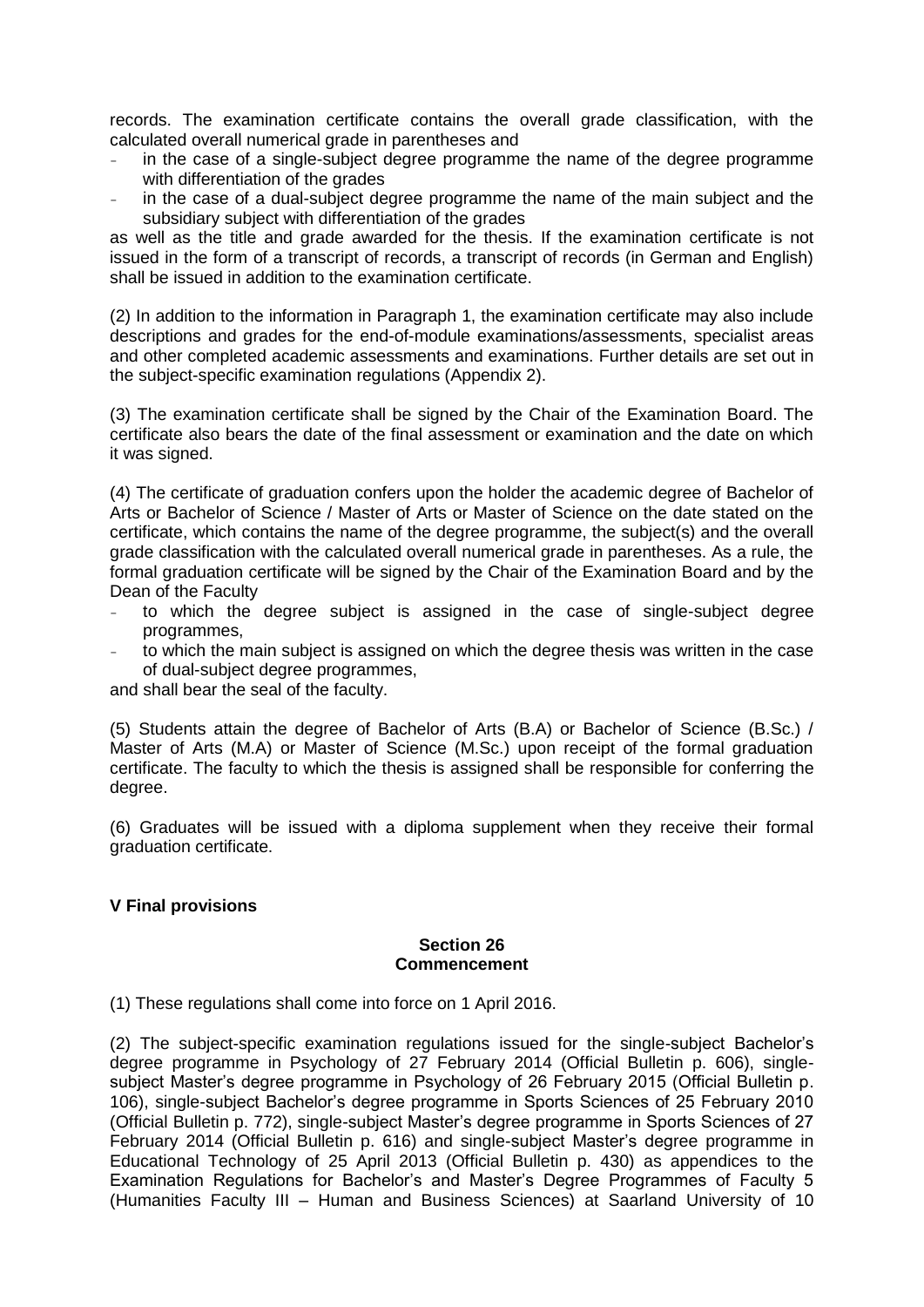February 2011 (Official Bulletin p. 402) shall be considered as an integral part of these regulations.

Saarbrücken, 21 March 2016

President of Saarland University (Univ.-Prof. Dr. Volker Linneweber)